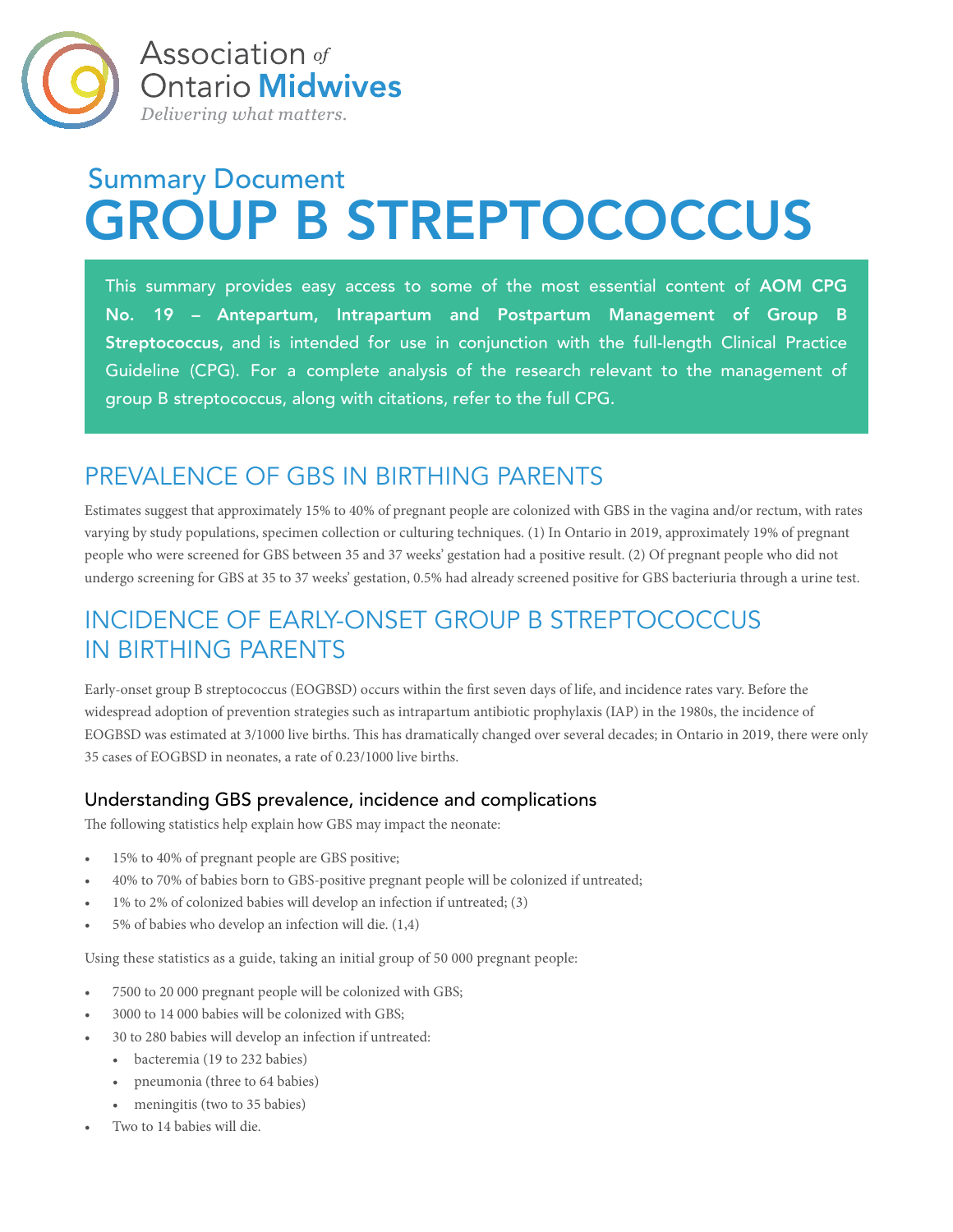### RISK FACTORS

### GBS COLONIZATION IN THE BIRTHING PARENT

### TABLE 1. FACTORS ASSOCIATED WITH GBS COLONIZATION IN THE BIRTHING PARENT

| <b>Risk factor</b>                                     | <b>OR</b>                   | Interpretation                          | <b>Sources</b> |  |  |  |  |  |
|--------------------------------------------------------|-----------------------------|-----------------------------------------|----------------|--|--|--|--|--|
| Strong predictive factor (OR $> 1.75$ or < 0.25)       |                             |                                         |                |  |  |  |  |  |
| <b>Colonization in a previous</b><br>pregnancy         | (OR 5.80, 95% CI 4.18-8.05) | Increases likelihood of<br>colonization | (5)            |  |  |  |  |  |
| Moderate predictive factor (OR 1.25-1.75 or 0.26-0.75) |                             |                                         |                |  |  |  |  |  |
| <b>Pregestational diabetes</b>                         | (OR 1.34, 95% CI 1.09-1.63) | Increases likelihood of<br>colonization | $(6 - 11)$     |  |  |  |  |  |
| Weak predictive factor (OR $<$ 1.25 and $>$ 0.76)      |                             |                                         |                |  |  |  |  |  |
| <b>Gestational diabetes</b>                            | (OR 1.17, 95% CI 1.03-1.31) | Increases likelihood of<br>colonization | $(6,9-16)$     |  |  |  |  |  |
| BMI > 25 kg/m <sup>2</sup>                             | (OR 1.21, 95% CI 1.11-1.33) | Increases likelihood of<br>colonization | $(17 - 20)$    |  |  |  |  |  |

### EOGBSD

### TABLE 2. FACTORS ASSOCIATED WITH THE DEVELOPMENT OF EOGBSD IN NEWBORNS

| <b>Predictive factor</b>                             | <b>OR</b>                     | Interpretation                           | <b>Sources</b>          |  |  |  |  |
|------------------------------------------------------|-------------------------------|------------------------------------------|-------------------------|--|--|--|--|
| Strong predictive factor (OR $> 1.75$ or < 0.25)     |                               |                                          |                         |  |  |  |  |
| <b>Previous infant with EOGBSD</b>                   | (OR 27.81, 95% CI 9.08-85.17) | Increases likelihood of<br><b>EOGBSD</b> | (12)                    |  |  |  |  |
| <b>GBS-positive birthing parent</b>                  | (OR 10.44, 95% CI 3.69-29.56) | Increases likelihood of<br><b>EOGBSD</b> | $(21 - 23)$             |  |  |  |  |
| <b>Frequent vaginal exams</b>                        | (OR 6.32, 95% CI 2.44-16.40)  | Increases likelihood of<br><b>EOGBSD</b> | (24)                    |  |  |  |  |
| <b>GBS</b> bacteriuria                               | (OR 5.34, 95% CI 2.49-11.46)  | Increases likelihood of<br><b>EOGBSD</b> | (12, 21, 25)            |  |  |  |  |
| <b>Chorioamnionitis</b>                              | (OR 4.19, 95% CI 0.71-24.59)  | May increase likelihood<br>of EOGBSD     | (12, 24, 26, 27)        |  |  |  |  |
| Intrapartum fever (> 38°C)                           | (OR 3.62, 95% CI 1.71-7.66)   | Increases likelihood of<br><b>EOGBSD</b> | $(12, 23 - 25, 28)$     |  |  |  |  |
| <b>Membrane sweeping</b>                             | (OR 2.52, 95% CI 1.33-4.78)   | Increases likelihood of<br><b>EOGBSD</b> | (23)                    |  |  |  |  |
| Preterm birth (< 37 weeks)                           | (OR 2.02, 95% CI 1.36-3.01)   | Increases likelihood of<br><b>FOGBSD</b> | $(12, 21 - 24, 26, 27)$ |  |  |  |  |
| Prelabour rupture of<br>membranes (PROM) > 18 hours) | (OR 2.02, 95% CI 0.87-4.73)   | May increase likelihood<br>of EOGBSD     | $(12, 22 - 25)$         |  |  |  |  |
| Low birth weight $(< 2500 g)$                        | (OR 2.01, 95% CI 1.39-2.92)   | Increases likelihood of<br><b>EOGBSD</b> | (12, 21, 23, 24)        |  |  |  |  |
| <b>Multiple pregnancy</b>                            | (OR 1.98, 95% CI 0.78-5.02)   | May increase likelihood<br>of EOGBSD     | (12, 26, 28)            |  |  |  |  |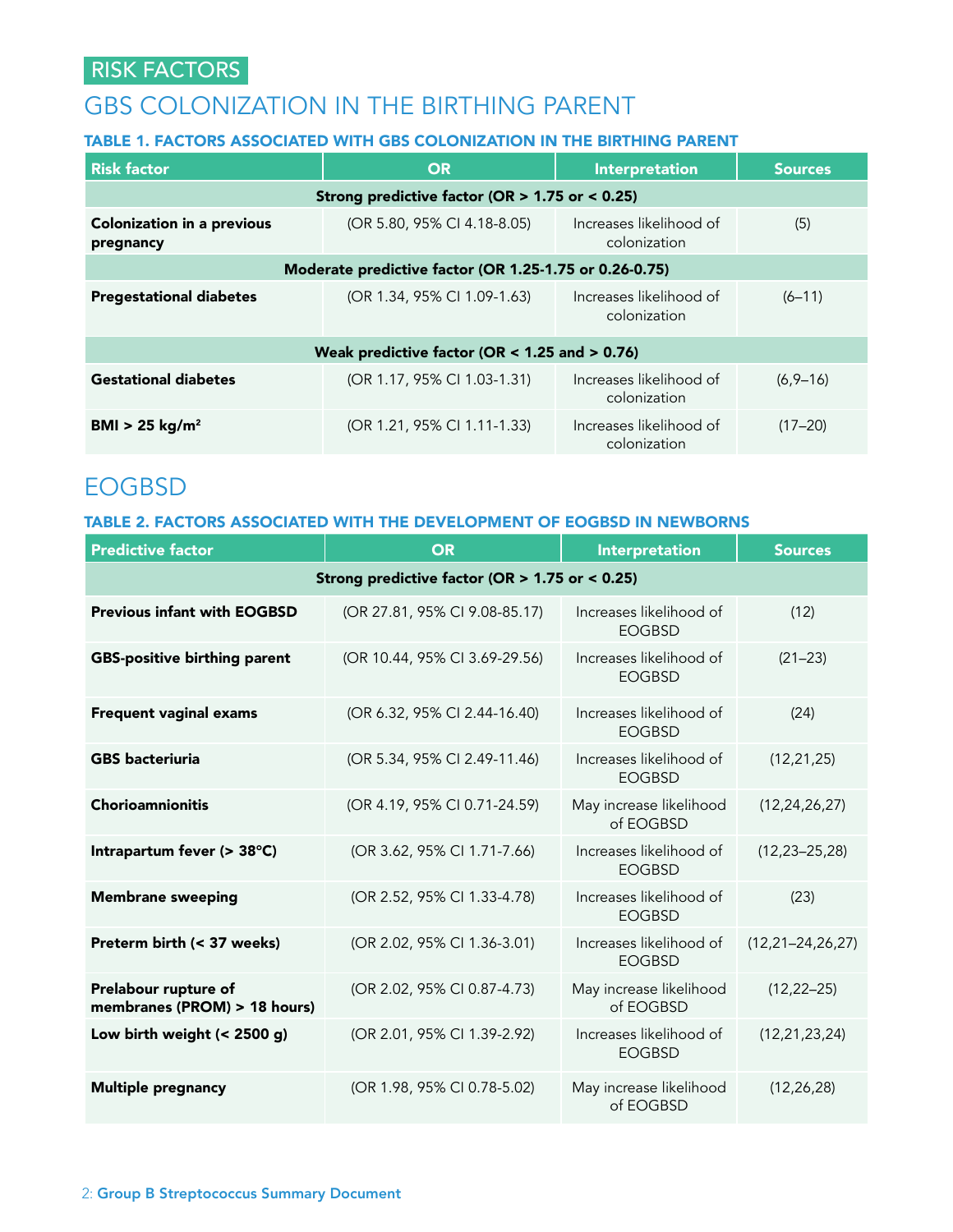# EOGBSD IN GBS-NEGATIVE CLIENTS

The absolute risk of EOGBSD in the context of a negative prenatal screen is low. However, the majority of cases diagnosed in the context of screening and IAP occur in infants born to pregnant people who screened negative at 35 to 37 weeks' gestation and who did not receive IAP.

# ANTEPARTUM PREVENTION OF GBS COLONIZATION

### PROBIOTICS

Seven studies were found that investigated the effect of oral probiotics for the prevention of GBS colonization in the birthing parent at or before birth. (29–35) Meta-analyses of four RCTs show that oral probiotics likely reduce GBS colonization close to delivery and likely have no side effects. Observational literature supports these findings. (34,35)

No studies were identified that investigated the effects of dietary sources of probiotics; nor did the available research provide clear guidance on the optimal duration or dosage of probiotics.

### Recommendation:

1. Midwives may discuss the use of probiotics in the antepartum period with clients as a means of reducing the chances of GBS colonization at birth. [new 2022]

### **Weak recommendation; moderate certainty of evidence**

*This recommendation recognizes the limits of the existing research on probiotics for GBS, as well as existing barriers to access.*

### HOMEOPATHIC AND NATURAL REMEDIES

No studies were identified on the use of homeopathic or natural remedies (including but not limited to garlic suppositories, vitamins, echinacea or other remedies) in the antepartum period for the prevention of GBS colonization at birth.

### VAGINAL-RECTAL CULTURE SCREENING FOR GBS

### DIAGNOSTIC ACCURACY OF VAGINAL-RECTAL SWABS

Twelve observational studies ( $n = 15610$ ) (moderate certainty of evidence) were found that compared the sensitivity and specificity of an antepartum GBS culture taken at 35 to 37 weeks' gestation with an intrapartum GBS culture. (36–47) Results showed that these swabs likely have high specificity (90%) and sensitivity (77%). The concern with these findings is that some pregnant people who have GBS at birth will be missed and therefore will not receive IAP, while a smaller proportion may receive IAP unnecessarily.

# SELF-SAMPLING WITH A VAGINAL-RECTAL SWAB

One observational study  $(n = 800)$  (very low certainty of evidence) found that self-collection may capture more positive GBS results than collection by a health-care provider, although we are uncertain of these results due to concerns about the imprecision of the estimate of effect. Other observational studies found the performance of self-collected swabs very similar to that of swabs collected by health professionals. (48–51)

### Recommendation:

2. Offer all clients screening for GBS at 35 to 37 weeks' gestation, with a culture done from one swab first to the vagina then the rectum. Clients may be offered instructions on how to do the swab themselves. [2022]

#### **Strong recommendation; moderate certainty of evidence**

*This recommendation recognizes the evidence on diagnostic accuracy of vaginal-rectal culture screening, as well as variability in client preferences, values and ability regarding self-sampling.*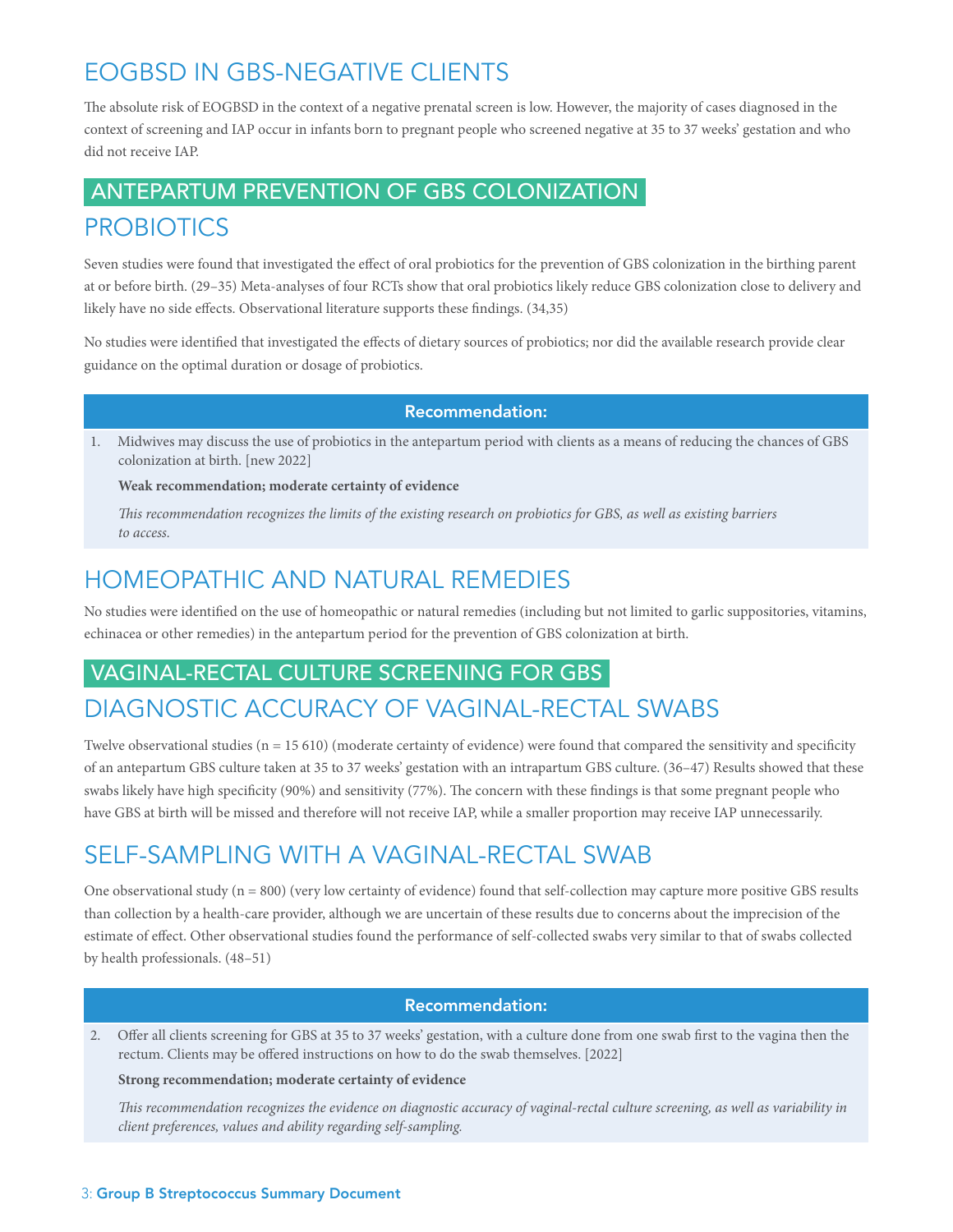# TIMING OF VAGINAL-RECTAL CULTURE SCREENING FOR GBS

One systematic review (moderate certainty of evidence) that investigated the optimal time to perform antepartum GBS culture screening found that:

- An antepartum culture is most accurate in predicting GBS status at birth when performed at a later gestational age, which allows for a shorter interval between screening and birth.
- An interval of greater than six weeks between antepartum culture and birth likely reduces the probability of an accurate result. (52)

There is no research to guide practice if a client has two or more swabs within five weeks of delivery that indicate different results.

### Recommendation:

3. Offer re-screening if more than five weeks have elapsed from initial swab and the client has not yet given birth. [2022]

**Strong recommendation; moderate certainty of evidence**

*This recommendation recognizes the evidence to demonstrate that the predictive ability of a swab declines after six weeks. However, there may be practical limitations due to long sampling and processing times, which warrant earlier re-swabbing.*

### FACILITATING DECISION-MAKING WITH CLIENTS

Clients are generally willing to be screened for GBS; however, they would benefit from receiving information prior to screening about the process and the implications of a positive result. These practice points outline strategies that may lessen the emotional and psychological impacts of screening positive for GBS.

| <b>Prior to GBS screening</b>                    | Provide general information about GBS and the meaning of a positive result.<br>$\bullet$<br>Discuss screening options and support informed choice.<br>$\bullet$<br>If client is self-swabbing, ensure that they have detailed instructions and feel<br>$\bullet$<br>confident about performing the swab |
|--------------------------------------------------|---------------------------------------------------------------------------------------------------------------------------------------------------------------------------------------------------------------------------------------------------------------------------------------------------------|
| When delivering a positive<br>result to a client | Share result and explain its meaning.<br>If possible, deliver the result in person.<br>Consider the language you use and how it may affect the client: try using<br>"common" rathen than "normal" and explain the meaning of "positive."                                                                |
| After the client receives a<br>positive result   | Provide support and reassurance.<br>Allow time to answer any questions.<br>$\bullet$<br>Discuss treatment options and support informed choice.<br>Discuss relevant risk factors for EOGBSD with client.                                                                                                 |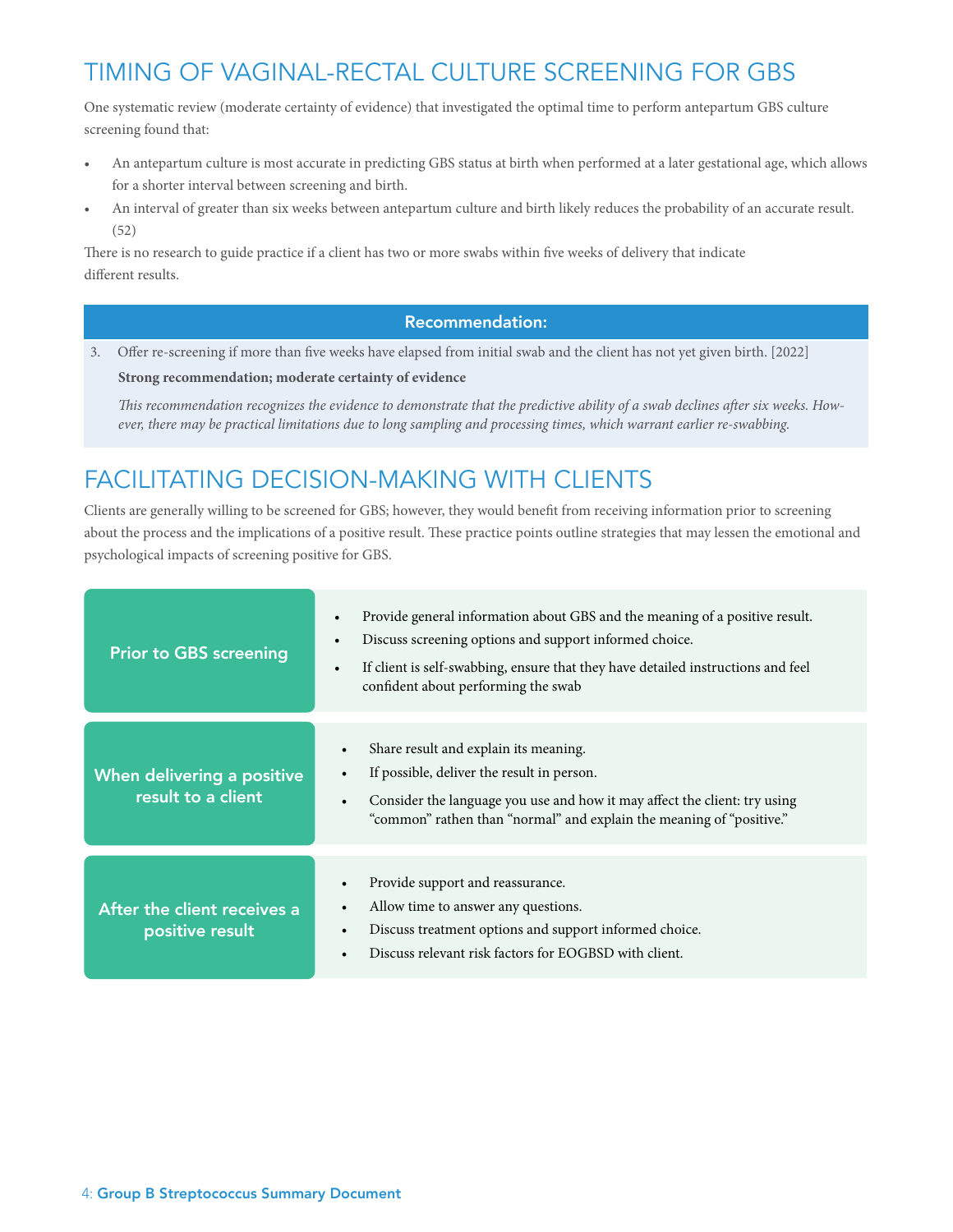## ANTEPARTUM MANAGEMENT OF CLIENTS WITH PENICILLIN ALLERGIES PENICILLIN ALLERGY TESTING

Research suggests that immune-mediated allergic responses are rare among people who report unconfirmed penicillin allergies; and up to 95% of those people may have the label removed through testing. (53,54) Allergy tests have been shown to be safe for pregnant people (with or without GBS), with few adverse reactions. (53,55)

GBS-positive pregnant people with active, unverified penicillin allergies have higher rates of caesarean section; and they spend significantly more total days in the hospital within six months of delivery compared with GBS-positive pregnant people with no penicillin allergies. (56) Allergy testing increases the likelihood that individuals will receive narrow beta-lactams, specifically penicillin, rather than beta-lactam alternatives in their current pregnancy and in the future.

### Good practice statement:

4. Midwives should discuss the risks and benefits of penicillin allergy testing with clients who have an unconfirmed penicillin allergy, as early in their pregnancy as possible. [new 2022]

#### **Good practice statement**

*This good practice statement recognizes the long-term health benefits of penicillin allergy testing and the importance of appropriate antimicrobial use, as well as potential constraints around prompt access to penicillin allergy testing.*

### TESTING GBS ISOLATES

There are no direct studies that compare GBS outcomes for those who had testing of GBS isolates. A systematic review shows that most GBS isolates were susceptible to penicillin, ampicillin and vancomycin; and pooled rates of resistance to erythromycin, clindamycin, and tetracycline were 25%, 27% and 73% respectively. (57) Findings in Canada and Ontario are similar. (4,58–60)

#### Good practice statement:

- 5. Request sensitivity testing for the GBS swab if:
	- Client has a confirmed penicillin allergy;
		- Client reports symptoms consistent with a penicillin allergy and has not been tested to confirm an allergy. [2022]

#### **Good practice statement**

*This good practice statement recognizes the larger body of evidence on antimicrobial susceptibility of GBS isolates.*

### INTRAPARTUM MANAGEMENT STRATEGIES

### EFFECTIVENESS OF IAP

Two systematic reviews, including 13 RCTs and one cohort study, showed that IAP for birthing parents known to be colonized with GBS likely reduces EOGBS infections, as well as neonatal infections from other bacteria. IAP may also reduce neonatal mortality from EOGBSD and infections caused by bacteria other than GBS, although the results are uncertain. IAP may make little to no difference in the rate of non-GBS neonatal sepsis. (61,62)

In discussions with clients, midwives can share evidence on other effects of IAP:

- In the short term, IAP diminishes beneficial commensals in the newborn's microbiota;
- IAP potentially increases antimicrobial resistance;
- IAP rarely causes anaphylaxis;
- IAP increases the chances of breast/chest candidiasis and yeast infections;
- IAP has no significant impact on penicillin allergies or atopic dermatitis in children.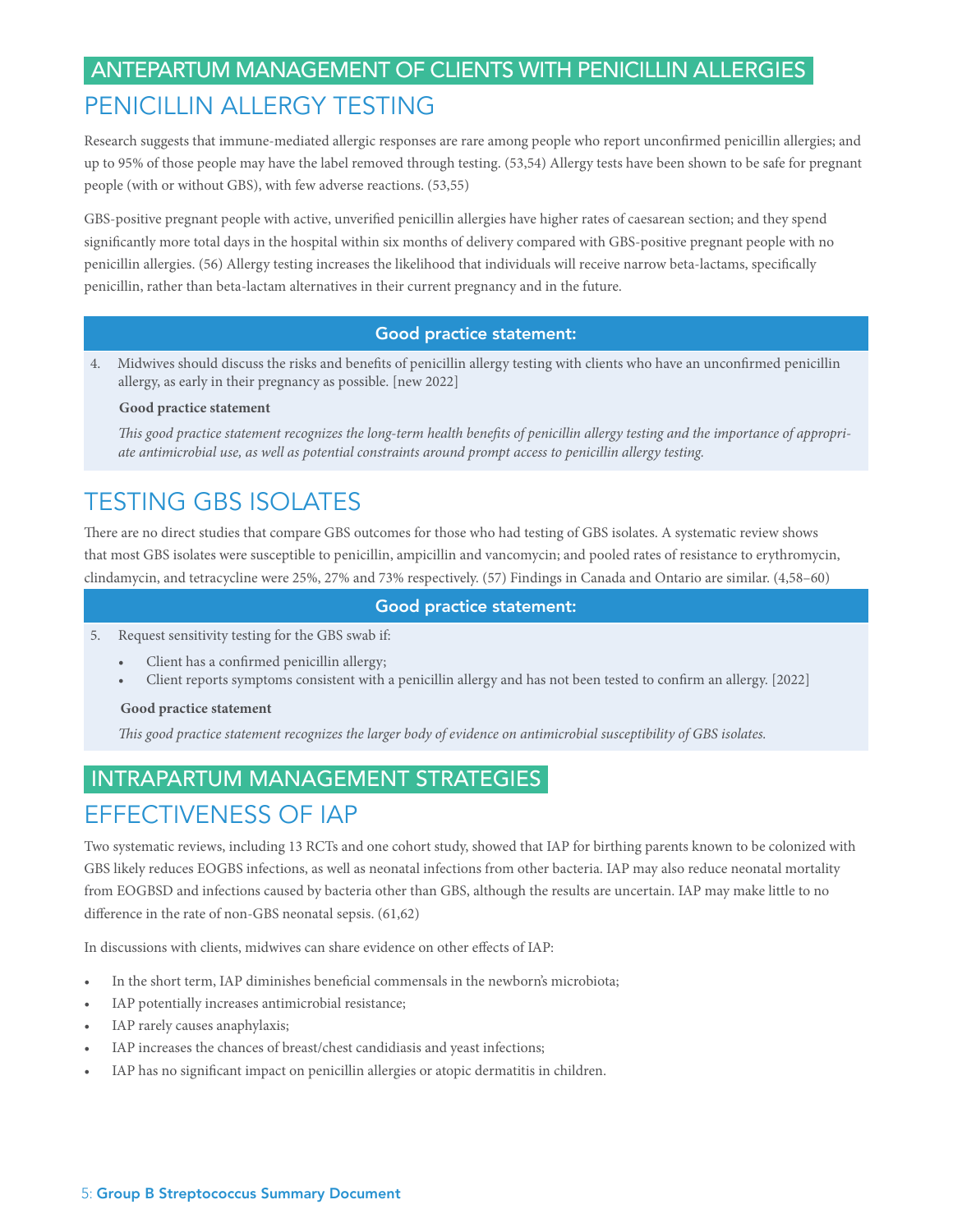# APPROACHES TO DETERMINING WHO RECEIVES IAP

The following approaches have been studied:

- Culture-screening approach: IAP is given to labouring people who screened positive on a vaginal-rectal culture between 35 and 37 weeks' gestation, those with GBS bacteriuria and those who previously had an infant with EOGBSD. Four observational studies (very low certainty of evidence) showed that culture screening may reduce rates of neonatal EOGBSD compared with no policy. (63)
- Risk-factor approach: IAP is given to labouring people with one or more of the following risk factors: gestation < 37 weeks, rupture of membranes ≥ 18h, intrapartum fever ≥ 38°C, GBS bacteriuria in pregnancy, and/or prior infant with GBS disease. Seven observational studies (very low certainty of evidence) showed that the risk-factor approach may reduce rates of neonatal EOGBSD, compared with no policy. (63)
- Culture-screening and risk-factors approach: IAP is given to labouring people who screened positive on a vaginal-rectal culture between 35 and 37 weeks' gestation and who also have one or more risk factors. One observational study (very low certainty) showed that the culture-screening and risk-factor approach may reduce the cases of EOGBSD, compared with no policy. (64)

Ten observational studies (very low certainty) showed that culture screening may reduce rates of neonatal EOGBSD compared with the risk-factor approach. (63)

To help contextualize these research findings, Table 5 models the impact of each IAP approach on important neonatal outcomes, as well as the number of birthing parents needed to treat (NNT) with antibiotics, in order to prevent one case of EOGBSD. No available research provides a direct comparison between the culture-screening approach and the culture-screening and risk-factor approach. Well-designed comparative studies with similar populations and settings are needed to understand the relative efficacy of these two strategies. Without such direct comparisons, it cannot be ascertained that similar results, as presented above, would be found. While the research to date suggests that the incidence of EOGBSD and neonatal mortality is lowest when a culture-screening strategy is used, the culture-screening plus risk-factor approach may serve as a targeted approach to EOGBSD prevention that could result in lower rates of IAP use.

|                           | No approach  | <b>Risk-factor</b><br>approach | <b>Culture-screening and Culture-screening</b><br>risk-factor approach | approach      |
|---------------------------|--------------|--------------------------------|------------------------------------------------------------------------|---------------|
| <b>Cases of EOGBSD</b>    | 10 per 1000  | 8.4 per 1000                   | 5.4 per 1000                                                           | 3.1 per 1000  |
| <b>Neonatal mortality</b> | 0.9 per 1000 | 0.76 per 1000                  | 0.49 per 1000                                                          | 0.28 per 1000 |
| <b>NNT with IAP</b>       | -            | 23                             | 22                                                                     | 63            |

### TABLE 3. NEONATAL OUTCOMES BY APPROACH TO IAP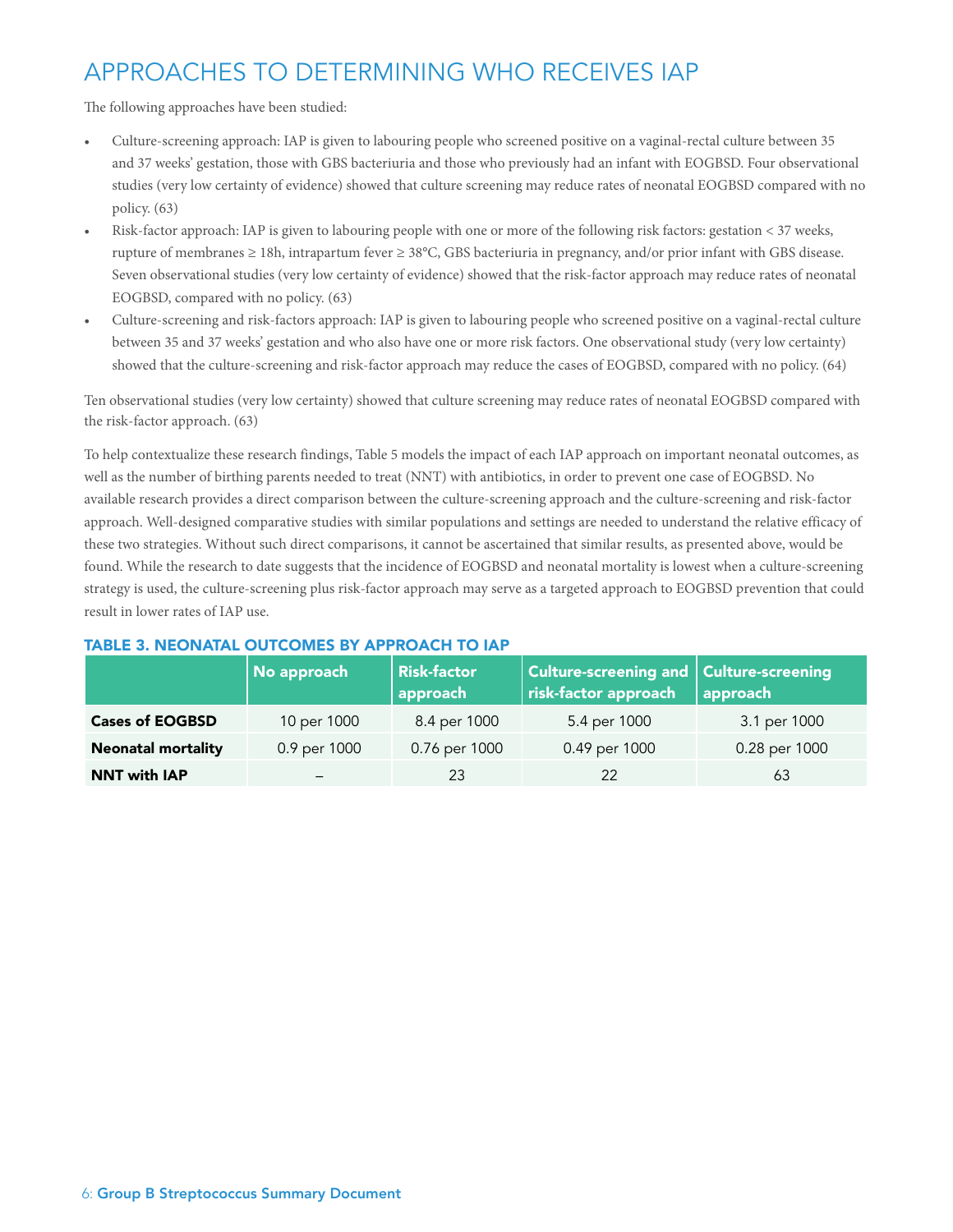6. The risks and benefits of the following two approaches to IAP delivery should be discussed with clients as part of their informed choice discussion about GBS:

a) Culture-screening approach

• All clients who receive a GBS-positive swab at 35 to 37 weeks' gestation, have documented GBS bacteriuria or previously had an infant with GBS should be offered IAP.

b) Culture-screening and risk-factor approach

- All clients who receive a GBS-positive swab at 35 to 37 weeks' gestation and develop one or more of these intrapartum risk factors should be offered IAP. Intrapartum risk factors include:
	- Preterm labour (>37 weeks)
	- Prolonged rupture of membranes (≥ 18 hours)
	- Maternal fever  $(\geq 38^{\circ}C)$
- All clients with documented GBS bacteriuria or who previously had an infant with GBS should be offered IAP.

Informed choice discussions should address:

- The body of evidence for both strategies, including a discussion of the larger body of evidence in support of a culturescreening approach;
- The SOGC recommendation to use a culture-screening approach;
- Community standards regarding approaches to determining who receives IAP;
- Alternatives to penicillin, as well as choice of birthplace considerations for those with penicillin allergies;
- Client values, preferences and risk tolerance. [2022]

#### **Strong recommendation; very low certainty of evidence**

*This recommendation acknowledges that both approaches reduce EOGBSD, and it recognizes the larger body of evidence in support of the culture-screening approach.* 

- 7. For clients with an unknown GBS status, offer IAP if one or more intrapartum risk factors are present:
	- Preterm labour (< 37 weeks)
	- Prolonged rupture of membranes ( $\geq$  18 hours)
	- Maternal fever ( $\geq 38^{\circ}$ C) [2022]

#### **Strong recommendation; very low certainty of evidence**

*This recommendation acknowledges the evidence suggesting that administering IAP to those with risk factors, in the absence of known GBS status, is more protective than no policy.*

### INTRAPARTUM MANAGEMENT OF PRELABOUR RUPTURE OF MEM-BRANES (PROM): INDUCTION VS. EXPECTANT MANAGEMENT

In a secondary analysis of the TermPROM study, results show that for pregnant people with GBS ( $n = 270$ ), induction may reduce cases of neonatal infection, compared with expectant management. (65) However, we are very uncertain of these findings due to issues with risk of bias, directness and precision. As well, the data from the TermPROM trial does not address different management approaches based on length of PROM.

### INTRAPARTUM MANAGEMENT OF PROM: TIMING OF IAP

No studies were identified that compared different timing of IAP for GBS-positive pregnant people who experience PROM. In the absence of research, midwives use a variety of approaches to ensure adequate administration of IAP for these clients. Further research is needed to understand optimal timing of IAP for those who experience PROM.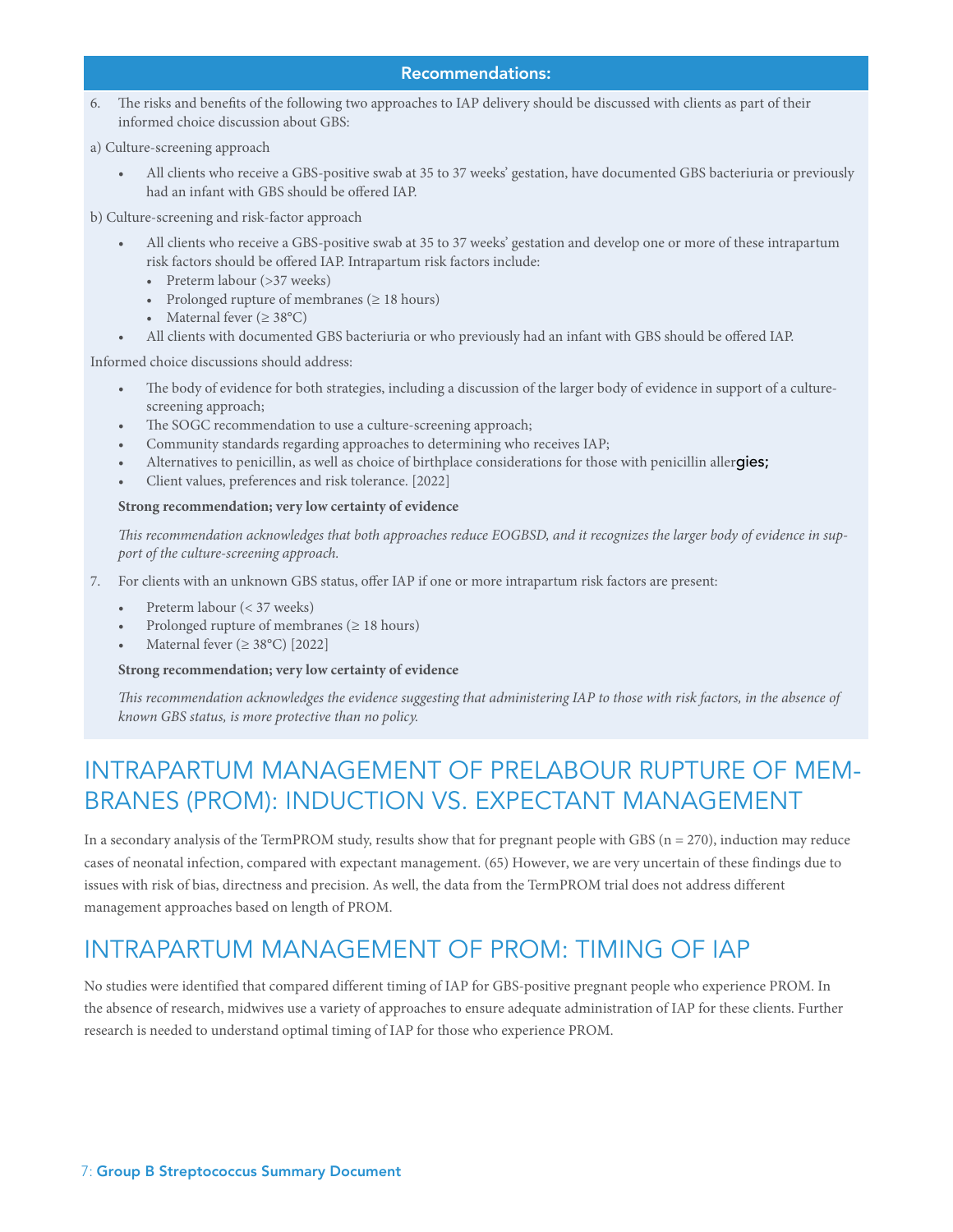8. Offer a choice between expectant management and immediate medical induction of labour to clients at term who are GBS positive, experience PROM for < 18 hours, and have no other risk factors.

Informed choice discussions should include information on:

- Research gaps regarding the most effective approach to preventing EOGBSD in infants born to GBS carriers who experience term PROM;
- Guidance from the SOGC on induction for those who experience PROM;
- Client preferences and values. [2022]

#### **Strong recommendation; very low certainty of evidence**

*This recommendation recognizes the limited evidence on expectant management and induction of GBS-positive clients who experience PROM < 18 hours, and it recognizes the client as the primary decision-maker.* 

9. Recommend medical induction of labour to clients who are GBS positive with PROM ≥ 18 hours. IAP should be offered upon start of labour. [2022]

#### **Strong recommendation; very low certainty of evidence**

*This recommendation recognizes the increased risk of EOGBSD for clients who experience PROM ≥ 18 hours.*

- 10. Offer GBS-positive clients with PROM who choose expectant management a range of options for IAP administration, taking into account local resource constraints:
	- a. IAP in active labour
	- b. IAP in the latent phase
	- c. IAP upon initiation of induction of labour [2022]

#### **Weak recommendation; no direct evidence**

*This recommendation recognizes the lack of evidence on timing of IAP for clients who experience PROM, as well as acknowledging the client as the primary decision-maker.* 

### POSTPARTUM MANAGEMENT STRATEGIES: EOGBSD IDENTIFYING EOGBSD

None of the GBS prevention strategies available will prevent all cases of EOGBSD. As current incidence patterns demonstrate, EOGBSD can occur in the presence of a negative prenatal screen, in the absence of risk factors or despite administration of IAP. There is no clear distinction between EOGBSD and other early-onset infections in the clinical signs that may present, and noninfectious neonatal disorders may share similar signs.

Signs of sepsis include:

- Respiratory distress
- Temperature instability
- **Tachycardia**
- **Seizures**
- Hypotonia
- **Lethargy**
- Poor peripheral perfusion
- Hypotension
- Acidosis

As the progression of EOGBSD is very rapid, any neonate with clinical signs suggestive of infection should receive immediate assessment and consultation for treatment. (66)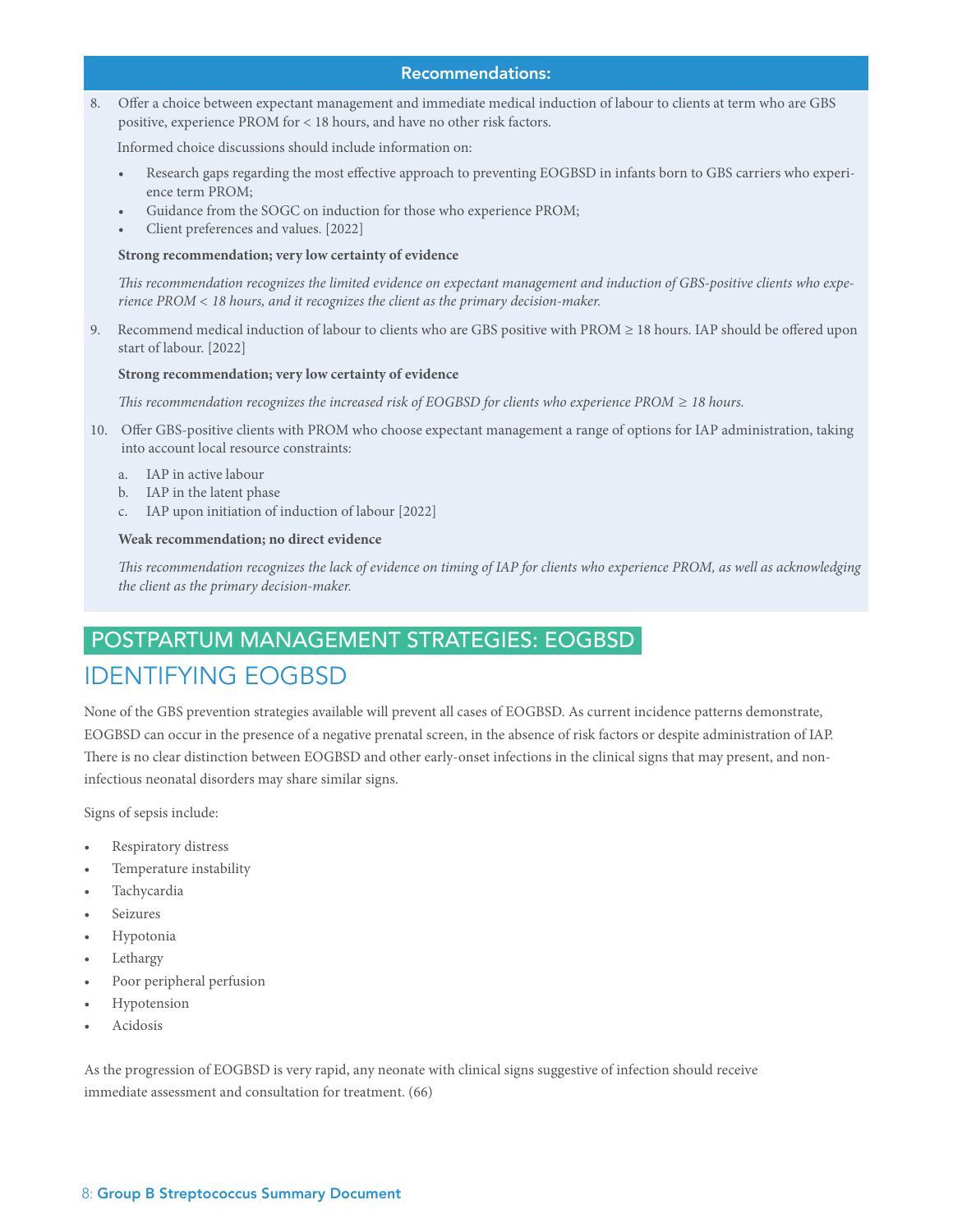### ASSESSMENTS FOR EOGBSD

### How can midwives assess neonates for EOGBSD?

Conventional monitoring practices have not been evaluated for their impact on clinical outcomes. However, studies consistently suggest that most cases of EOGBSD occur soon after birth. According to the Canadian Pediatric Society (CPS), 95% of septic infants present within the first 24 hours of life, regardless of antibiotic exposure. (66) The first 24 hours is the most critical period to assess for EOGBSD.

Midwives may conduct assessments and monitor the newborn in the home, clinic, birth centre or hospital. They also educate parents on how to take an active role in identifying signs of illness; respond to inquiries from parents about their newborns; give advice by phone; and determine the urgency and necessity of an in-person assessment of the newborn as needed. After discussing concerns with parents, midwives use clinical judgement and consider local community factors to determine whether clinical evaluation of the newborn should occur in the clinic, at home or in hospital.

### Good practice statements:

11. Midwives should discuss with all clients, regardless of prenatal GBS status:

- What to expect as normal newborn transition and behaviour in the first 24 hours;
- How to recognize signs in the newborn that may be indicative of sepsis (including breathing, temperature instability, colour and tone);
- How to contact the midwife and access urgent care when necessary. [2022]

#### **Good practice statement**

*This good practice statement recognizes midwives' strengths in providing health education to clients, and it acknowledges that sepsis may occur in infants born to parents who have tested negative for GBS or received IAP.* 

- 12. If a midwife suspects EOGBSD, an assessment should be done promptly. If signs of sepsis are noted upon an in-person exam, they should arrange an immediate consult.
	- Once a consult has been initiated, the midwife should discuss with the client any hospital protocols and care plans applicable to management decisions. [2022]

#### **Good practice statement**

*This good practice statement recognizes the rapid progression of sepsis, as well as midwives' ability to identify emerging complications and work interprofessionally to provide safe, excellent client care.* 

### POSTPARTUM MANAGEMENT STRATEGIES: CHORIOAMNIONITIS

Researchers note a relatively high frequency of maternal fever and chorioamnionitis in cases where neonates develop EOGBSD despite the administration of IAP. Data from risk-factor literature suggests that chorioamnionitis may be strongly predictive of EOGBSD, as is intrapartum fever (>38°C). (12,24,25,28)

No studies were identified that compared management strategies of expectant observation vs. routine laboratory testing, including complete blood count (CBC) and/or blood culture, for asymptomatic newborns born to GBS-positive birthing parents who experienced chorioamnionitis. Results from two small observational studies of GBS-negative parents suggest that clinical monitoring of well-appearing asymptomatic newborns exposed to chorioamnionitis, including examination at birth and every four hours in the first 24 hours of life, maintains low rates of laboratory testing and antibiotic use, reduces separation of the parent-infant dyad and results in no adverse events. (67,68)

Because the majority of EOGBSD cases tend to present within the first 24 hours, CBC may not be as useful for guiding treatment decisions vs. promptly recognizing clinical signs of sepsis.

The latest guidance from CPS (2017) suggests the following approach: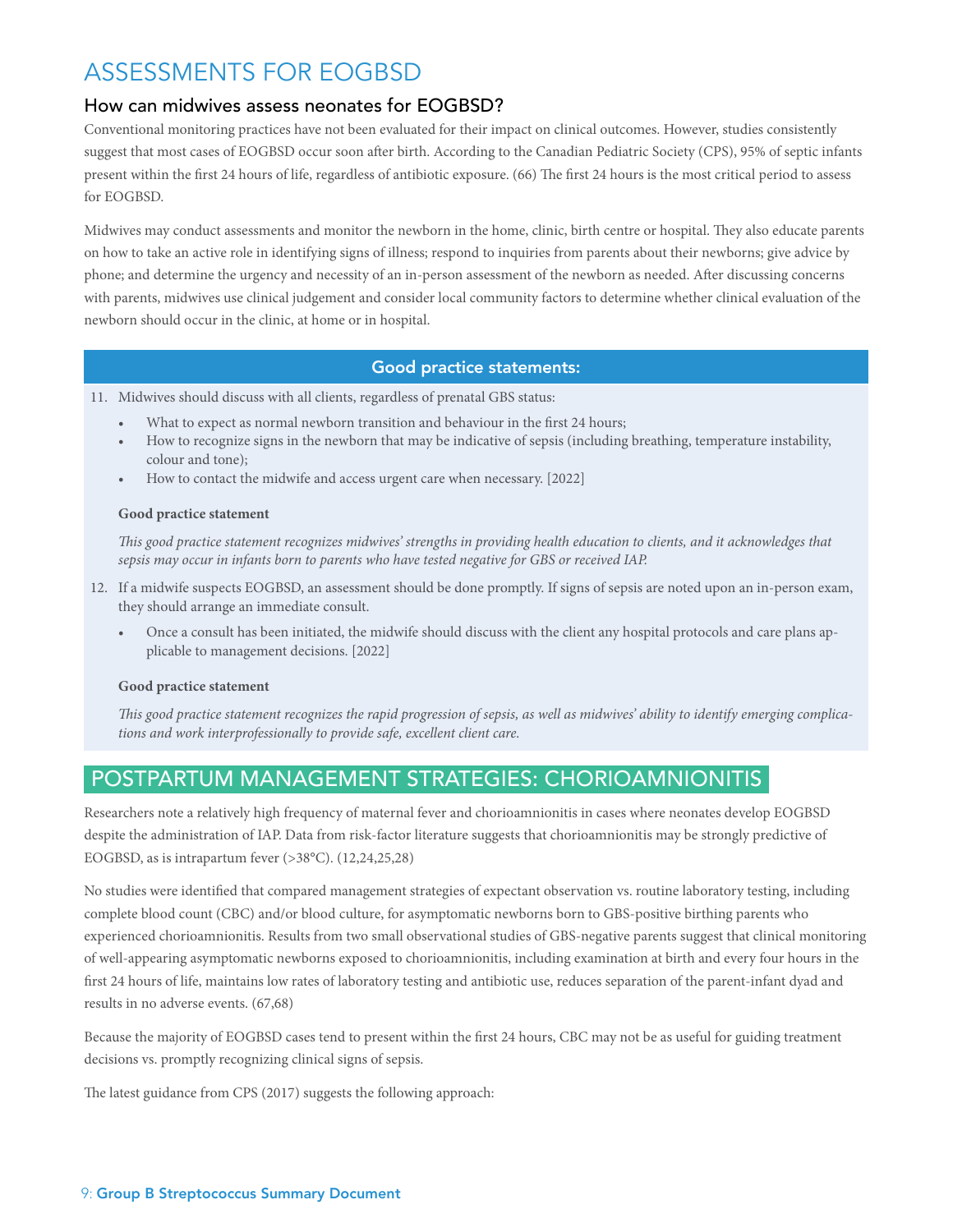• **Multiple risk factors for sepsis and/or chorioamnionitis:**  Infants should be investigated and treated using an individualized approach that includes consideration of the severity of risk factors and maternal antibiotic therapy. At minimum, infants should have close observation in hospital for at least 24 h with vital signs every 3 h to 4 h and reassessment before discharge. A CBC done after 4 h of age may be helpful; WBC <5 x 109/L and ANC <1.5 x 109/L have the highest positive predictive value. Some infants may warrant investigation and antibiotic therapy.

### Good practice statement:

13. For asymptomatic newborns of clients with confirmed or suspected chorioamnionitis, midwives should:

- Offer hospital observation;
- Discuss the increased risk of EOGBSD for newborns of birthing parents with confirmed or suspected chorioamnionitis, regardless of IAP status;
- Relay CPS guidance for managing infants born to parents with confirmed or suspected chorioamnionitis;
- Consult with a pediatrician or physician if assessment or treatment is required. [2022]

#### **Good practice statement**

*This good practice statement recognizes the evidence on the risks of chorioamnionitis to the neonate and the value of continuity of care, as well as midwives' ability to identify emerging complications and escalate care as the clinical picture requires.*

### POSTPARTUM MANAGEMENT STRATEGIES: WELL-APPEARING AT-RISK NEONATE

EOGBSD may be initially asymptomatic, and signs of illness may be equivocal and/or transient in infants with or without EOGBSD. Research suggests that initial asymptomatic status is a strong negative predictor of culture-proven EOGBSD: infants who appear well will most likely remain well. (69–71)

### DURATION OF IAP AND NEWBORN ASSESSMENTS

Four or more hours of IAP is considered full IAP, while less than four hours is considered partial IAP. Results from three studies (low certainty of evidence) suggest that full IAP (> 4 hours) compared with partial IAP (< 4 hours) may result in decreased rates of EOGBSD/EOGBS infection and neonatal clinical sepsis. (72–74)

One study examines the effectiveness of partial IAP in more detail, comparing durations of < 2 hours, 2-4 hours and > 4 hours. (72) Results suggest that the risk of EOGBSD and sepsis decreases as the duration of IAP increases; receiving IAP for < 2 hours poses a higher risk to newborns compared with receiving 2-4 hours or > 4 hours.

### EXPECTANT OBSERVATION VS. LABORATORY TESTING

Results from two observational studies (very low certainty of evidence) suggest that serial physical examinations (expectant observation) have a similar ability to detect early-onset sepsis as compared with laboratory testing. Moreover, expectant management appears to reduce the rate of newborn antibiotic use without increasing the risk of suspected sepsis. (75,76)

CPS provides the following guidance for the monitoring and assessment of well-appearing newborns ( $\geq$  37 weeks' gestation) in the context of GBS:

• **GBS positive birthing parent, adequate IAP, no risk factors OR GBS-negative or GBS-unknown status, with one other risk factor and adequate IAP:** Infants do not require investigation or treatment for sepsis. They may be discharged home after 24 hours if they remain well, meet other discharge criteria and if parents understand signs of sepsis and when to seek medical care. (Strong recommendation)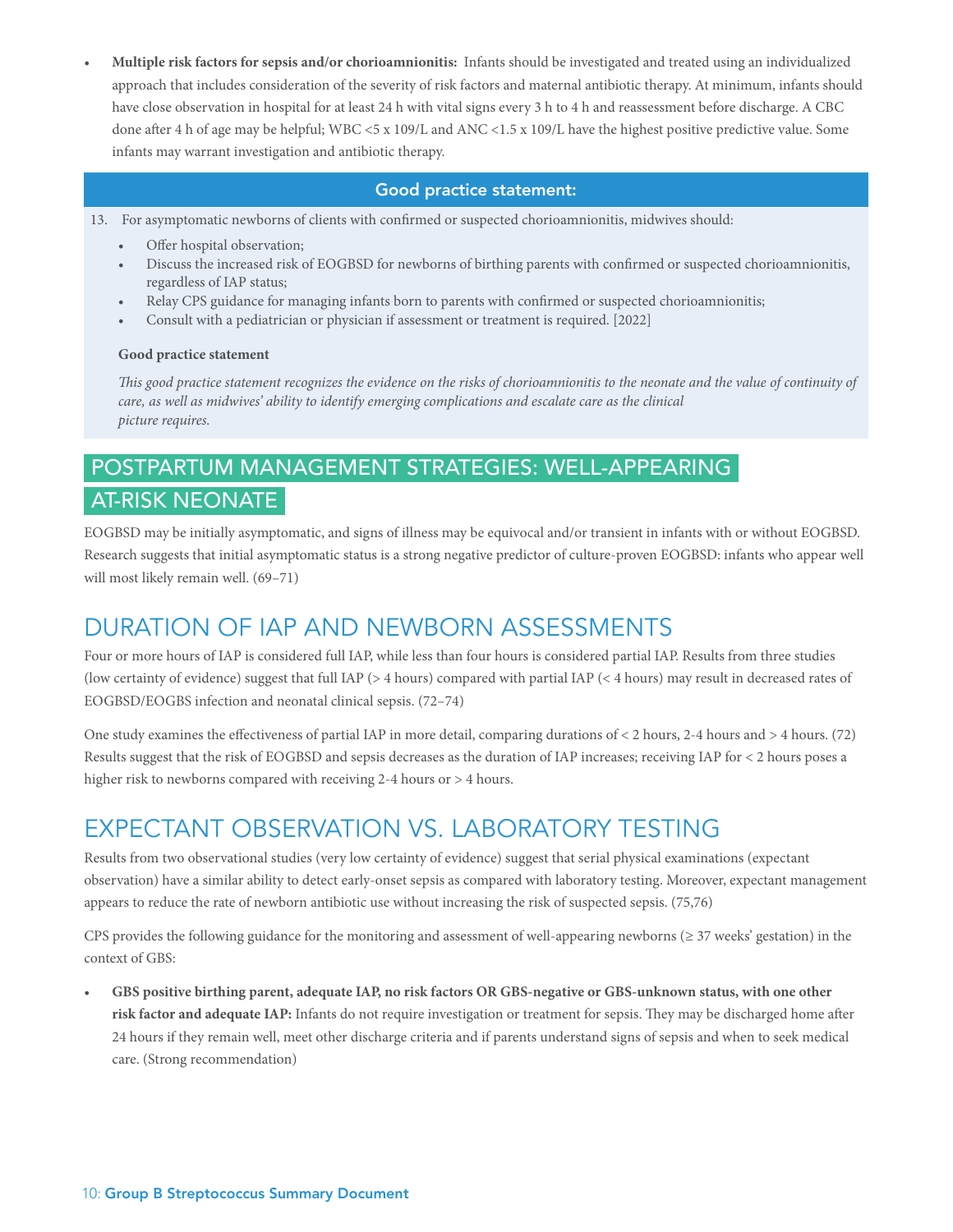- **GBS positive birthing parent, inadequate IAP, no risk factors OR GBS-negative or GBS-unknown status, with one other risk factor and inadequate IAP:** Infants should be examined at birth, observed closely in hospital with vital signs every 3 to 4 hours, and reassessed before discharge home. They may be discharged home after 24 hours if they remain well and meet other discharge criteria, providing there is ready access to health care and the parents understand and are able to seek medical care if the infant develops signs of sepsis. Routine investigation or treatment is not required. (Strong recommendation)
- **Multiple risk factors for sepsis and/or chorioamnionitis:** Infants should be investigated and treated using an individualized approach that includes consideration of the severity of risk factors and maternal antibiotic therapy. At minimum, infants should have close observation in hospital for at least 24 hours with vital signs every 3 h to four hours and reassessment before discharge. A CBC done after 4 h of age may be helpful; WBC <5 x 109/L and ANC <1.5 x 109/L have the highest positive predictive value. Some infants may warrant investigation and antibiotic therapy. (Weak recommendation.)

CPS guidance differs from midwifery approaches, as it focuses on in-hospital birth, and CPS recommendations for postpartum management are structured around standard discharge times. As a standard of midwifery care, early postpartum visits, along with home visits, are important components of how midwives monitor for signs of sepsis.

For clients with confirmed penicillin allergies who receive clindamycin or vancomycin, CPS suggests that due to the lack of clinical trials, these IAP approaches should be considered inadequate when managing the neonate.

### Good practice statement:

- 14. When discussing management options for the well-appearing term newborn with risk factors for EOGBSD, midwives should address the following in informed choice discussions with clients:
	- CPS guidelines, as well as local hospital protocol applicable to the client's and newborn's clinical circumstances;
	- What is known about how any risk factors may increase the risks of developing EOGBSD;
	- What is known about how full, partial or no IAP may affect the risk of developing EOGBSD;
	- The client's values, preferences and risk tolerance, as well as their comfort level and ability to monitor their newborn. [2022]

#### **Good practice statement**

*This good practice statement recognizes the client as the primary decision-maker.* 

### Recommendations:

The following recommendations refer to management of well-appearing term infants born to parents colonized with GBS:

15. For well-appearing newborns who received IAP ≥ four hours before birth, midwives should offer home observation. [2022]

#### **Strong recommendation; very low certainty of evidence**

*This recommendation recognizes the evidence that IAP is most effective when delivered ≥ four hours before birth. It also acknowledges that observation in the home setting is appropriate for this population.*

16. For well-appearing newborns who received < four hours of IAP prior to birth (partial IAP) and had no other risk factors, midwives may offer home observation. [2022]

#### **Weak recommendation; very low certainty of evidence**

*This recommendation recognizes the evidence that IAP < four hours before birth may still reduce risks to the neonate. It also acknowledges that observation in the home setting is appropriate for this population.*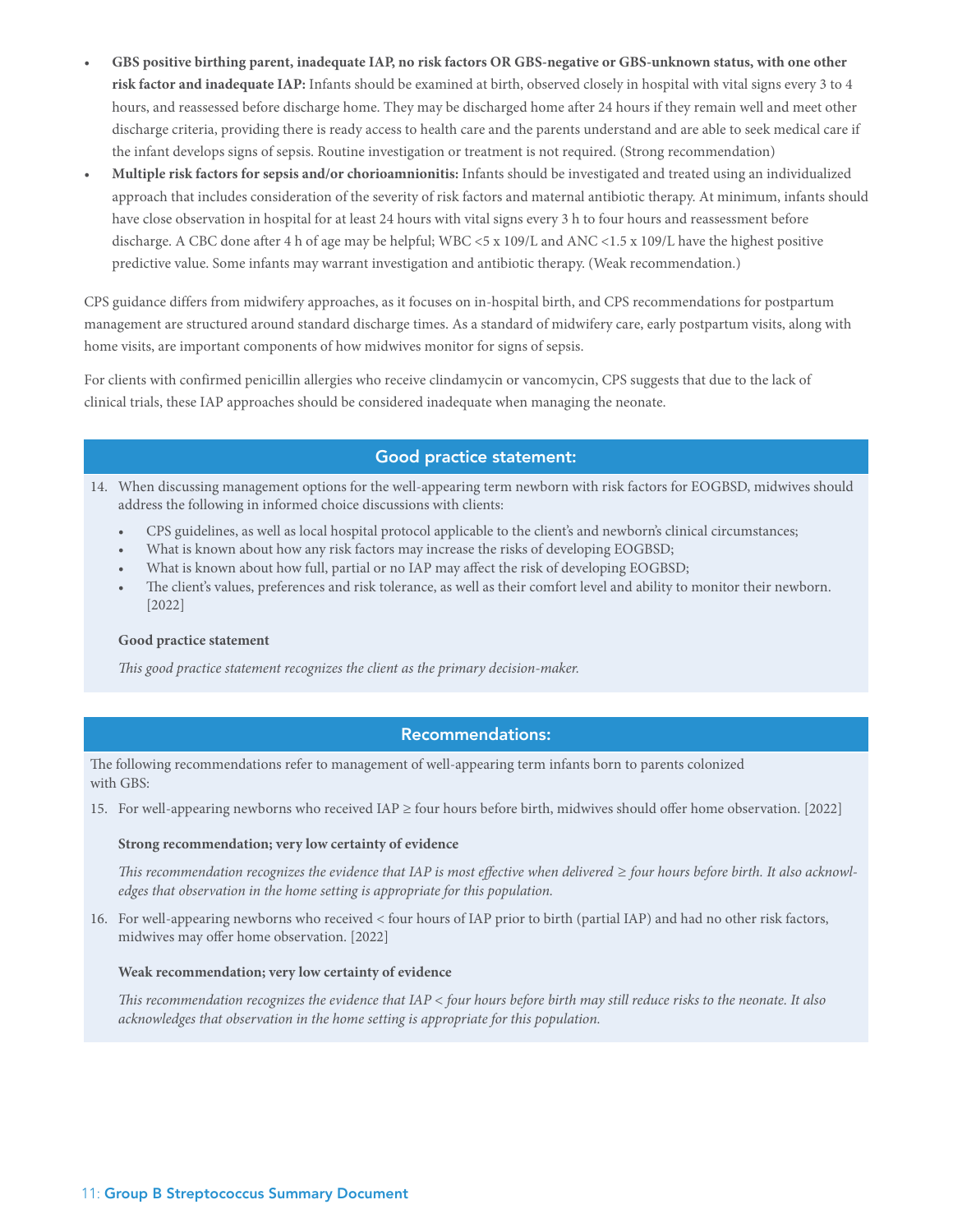#### Recommendations:

17. For well-appearing newborns of clients who received < four hours of IAP prior to birth (partial IAP) and experienced PROM ≥ 18 hours and/or fever, midwives may offer home or hospital observation. [2022]

#### **Weak recommendation; very low certainty of evidence**

*This recommendation recognizes the risks to the neonate posed by multiple risks factors, while acknowledging that the presence of one or more of these factors is not necessarily strongly predictive of EOGBSD and therefore should not limit choice. This recommendation also recognizes midwives' ability to provide relevant education to parents about neonatal sepsis.*

18. For well-appearing newborns of clients who have not received IAP but have no other risk factors, midwives may offer home or hospital observation. [2022]

#### **Weak recommendation; very low certainty of evidence**

*This recommendation recognizes the evidence that the risk of EOGBSD is highest when no IAP has been given, while acknowledging that GBS status alone is associated with a low absolute risk of EOGBSD and therefore should not limit choice.*

19. For well-appearing newborns of clients who have not received IAP and who experienced PROM ≥ 18 hours and/or fever, midwives may offer hospital observation. [new 2022]

#### **Weak recommendation; very low certainty of evidence**

*This recommendation recognizes the evidence that receiving no IAP, in combination with PROM ≥ 18 hours, may increase risks to the neonate.*

### POSTPARTUM MANAGEMENT STRATEGIES: NEAR-TERM NEONATES

The near-term neonate will more likely face challenges with thermoregulation, feeding difficulties and poor immunological and respiratory defence systems. (77) Researchers have found increased mortality rates for both early and late GBS infection in preterm and near-term infants compared with term infants. (78) Because the signs of early-onset sepsis (EOS) can be subtle or can mimic other medical conditions (hypoglycemia, delayed transition, transient tachypnea of the newborn), diagnosis in the near-term neonate is challenging. This may result in many near-term neonates being evaluated for sepsis and receiving empiric antibiotics. (79)

CPS acknowledges that specific evidence related to the management of late-preterm/near-term infants is lacking, but it recommends that:

• If infants are stable enough to remain with their birthing parent in a birthing parent and baby unit, they can be managed similar to infants ≥37 weeks' GA, but should be observed in hospital for at least 48 hours

#### Good practice statement:

- 20. For well-appearing near-term infants, midwives should:
	- Discuss CPS guidance for managing well-appearing near-term neonates;
	- Discuss evidence related to the increased risk of EOGBSD in preterm populations;
	- Consult with a pediatrician or physician if assessment or treatment is required. [new 2022]

#### **Good practice statement**

*This good practice statement recognizes midwives' ability to identify emerging complications and escalate care as the clinical picture requires.*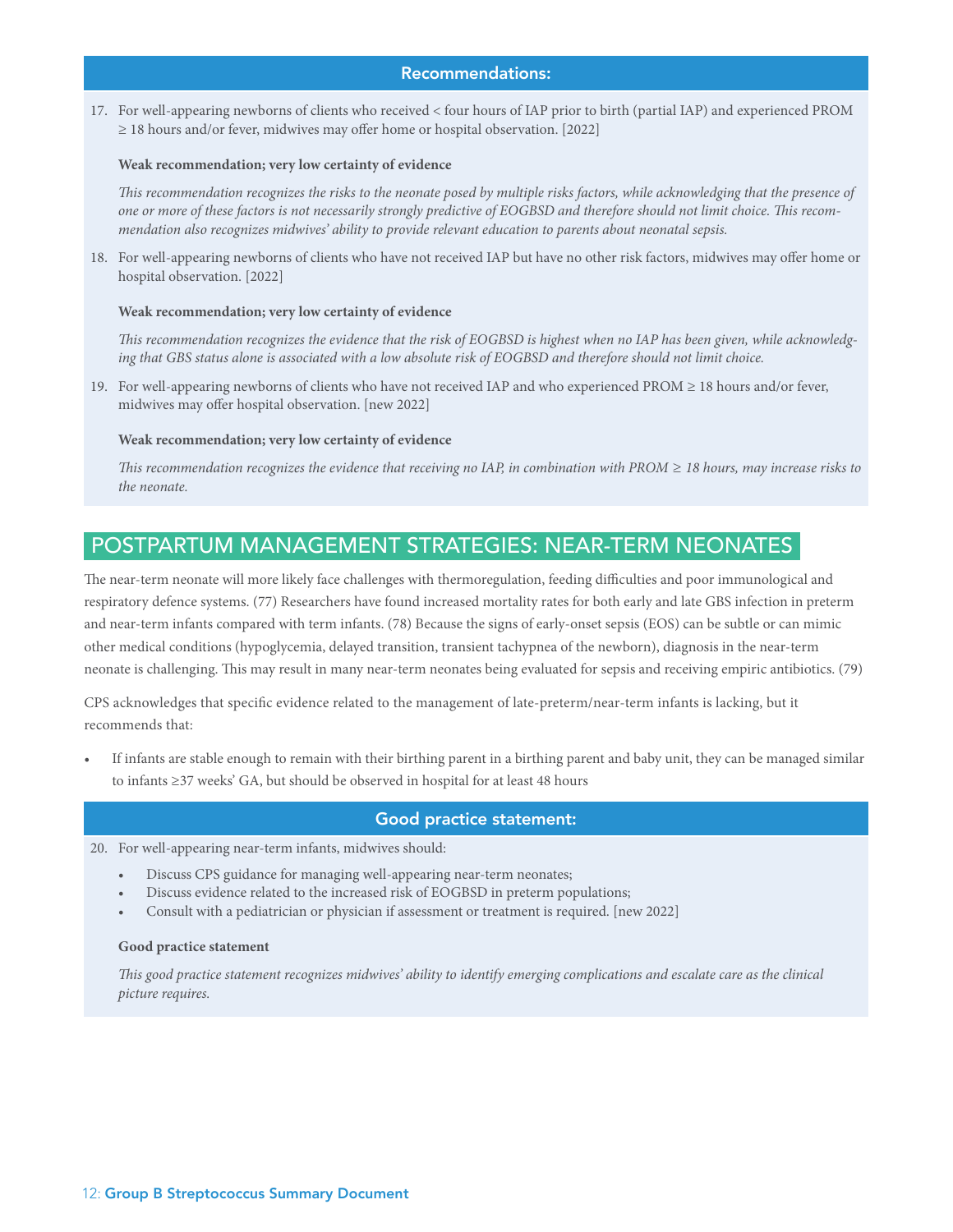### REFERENCES

- 1. Society of Obstetricians and Gynaecologists of Canada. Pregnancy Info [Internet]. 2021. Available from: https://www. pregnancyinfo.ca/your-pregnancy/routine-tests/group-b-streptococcus-screening/
- 2. Better Outcomes Registry and Network (BORN) Ontario. Group B Streptococcus Screening Results.
- 3. Baker CJ, Edwards MS. Group B streptococcal infections. In: Remington JS, Klein J, editors. Infectious diseases of the fetus and newborn infant. WB Saunders; 1995. p. 980.
- 4. Spaetgens R, DeBella K, Ma D, Robertson S, Mucenski M, Davies HD. Perinatal antibiotic usage and changes in colonization and resistance rates of group B streptococcus and other pathogens. Obstet Gynecol [Internet]. 2002 Sep;100(3):525–33. Available from: http://www.ncbi.nlm.nih. gov/pubmed/12220773
- 5. Turrentine MA, Colicchia LC, Hirsch E, Cheng P-J, Tam T, Ramsey PS, et al. Efficiency of Screening for the Recurrence of Antenatal Group B Streptococcus Colonization in a Subsequent Pregnancy: A Systematic Review and Meta-analysis with Independent Patient Data. Am J Perinatol [Internet]. 2016 Apr;33(5):510–7. Available from: http://www.ncbi.nlm.nih.gov/ pubmed/26683604
- 6. Furfaro LL, Nathan EA, Chang BJ, Payne MS. Group B streptococcus prevalence, serotype distribution and colonization dynamics in Western Australian pregnant women. J Med Microbiol [Internet]. 2019 May;68(5):728–40. Available from: http://www.ncbi.nlm.nih.gov/pubmed/31013212
- 7. Colicchia LC, Lauderdale DS, Du H, Adams M, Hirsch E. Recurrence of group B streptococcus colonization in successive pregnancies. J Perinatol [Internet]. 2015 Mar;35(3):173–6. Available from: http://www.ncbi.nlm.nih. gov/pubmed/25321646
- 8. Chen Z, Wen G, Cao X, Li S, Wang X, Yao Z, et al. Group B streptococcus colonisation and associated risk factors among pregnant women: A hospital-based study and implications for primary care. Int J Clin Pract [Internet]. 2019 May;73(5):e13276. Available from: http://www.ncbi.nlm.nih. gov/pubmed/30273994
- 9. Khalil MR, Uldbjerg N, Møller JK, Thorsen PB. Group B streptococci cultured in urine during pregnancy associated with preterm delivery: a selection problem? J Matern Fetal Neonatal Med [Internet]. 2019 Oct;32(19):3176–84. Available from: http://www.ncbi.nlm.nih.gov/pubmed/29595087
- 10. Venkatesh KK, Vladutiu CJ, Strauss RA, Thorp JM, Stringer JSA, Stamilio DM, et al. Association Between Maternal Obesity and Group B Streptococcus Colonization in a Na-

tional U.S. Cohort. J Womens Health (Larchmt) [Internet]. 2020;29(12):1507–12. Available from: http://www.ncbi.nlm.nih. gov/pubmed/32364822

- 11. Manzanares S, Zamorano M, Naveiro-Fuentes M, Pineda A, Rodríguez-Granger J, Puertas A. Maternal obesity and the risk of group B streptococcal colonisation in pregnant women. J Obstet Gynaecol [Internet]. 2019 Jul;39(5):628–32. Available from: http://www.ncbi.nlm.nih.gov/pubmed/30932731
- 12. Zhu Y, Huang J, Lin X-Z, Chen C. Group B Streptococcus Colonization in Late Pregnancy and Invasive Infection in Neonates in China: A Population-Based 3-Year Study. Neonatology [Internet]. 2019;115(4):301–9. Available from: http://www.ncbi. nlm.nih.gov/pubmed/30808831
- 13. Ji Y, Zhao C, Ma X-X, Peppelenbosch MP, Ma Z, Pan Q. Outcome of a screening program for the prevention of neonatal early-onset group B Streptococcus infection: a populationbased cohort study in Inner Mongolia, China. J Med Microbiol [Internet]. 2019 May;68(5):803–11. Available from: http://www. ncbi.nlm.nih.gov/pubmed/30994439
- 14. Chen J, Fu J, Du W, Liu X, Rongkavilit C, Huang X, et al. Group B streptococcal colonization in mothers and infants in western China: prevalences and risk factors. BMC Infect Dis [Internet]. 2018;18(1):291. Available from: http://www.ncbi.nlm.nih.gov/ pubmed/29970020
- 15. Moraleda C, Benmessaoud R, Esteban J, López Y, Alami H, Barkat A, et al. Prevalence, antimicrobial resistance and serotype distribution of group B streptococcus isolated among pregnant women and newborns in Rabat, Morocco. J Med Microbiol [Internet]. 2018 May;67(5):652–61. Available from: http://www.ncbi.nlm.nih.gov/pubmed/29543148
- 16. Alvareza MD, Subramaniam A, Tang Y, Edwards RK. Obesity as an independent risk factor for group B streptococcal colonization. J Matern Fetal Neonatal Med [Internet]. 2017 Dec;30(23):2876–9. Available from: http://www.ncbi.nlm.nih. gov/pubmed/27997266
- 17. Gopal Rao G, Hiles S, Bassett P, Lamagni T. Differential rates of group B streptococcus (GBS) colonisation in pregnant women in a racially diverse area of London, UK: a cross-sectional study. BJOG [Internet]. 2019 Oct;126(11):1347–53. Available from: http://www.ncbi.nlm.nih.gov/pubmed/30734508
- 18. Namugongo A, Bazira J, Fajardot Y, Joseph N. Group B Streptococcus Colonization among Pregnant Women Attending Antenatal Care at Tertiary Hospital in Rural Southwestern Uganda. Int J Microbiol [Internet]. 2016;2016:3816184. Available from: http://www.ncbi.nlm.nih.gov/pubmed/27313620
- 19. Capraro GA, Lala S, Khaled K, Gosciniak E, Saadat B, Alvarez SM, et al. Association of sexually-transmitted infection and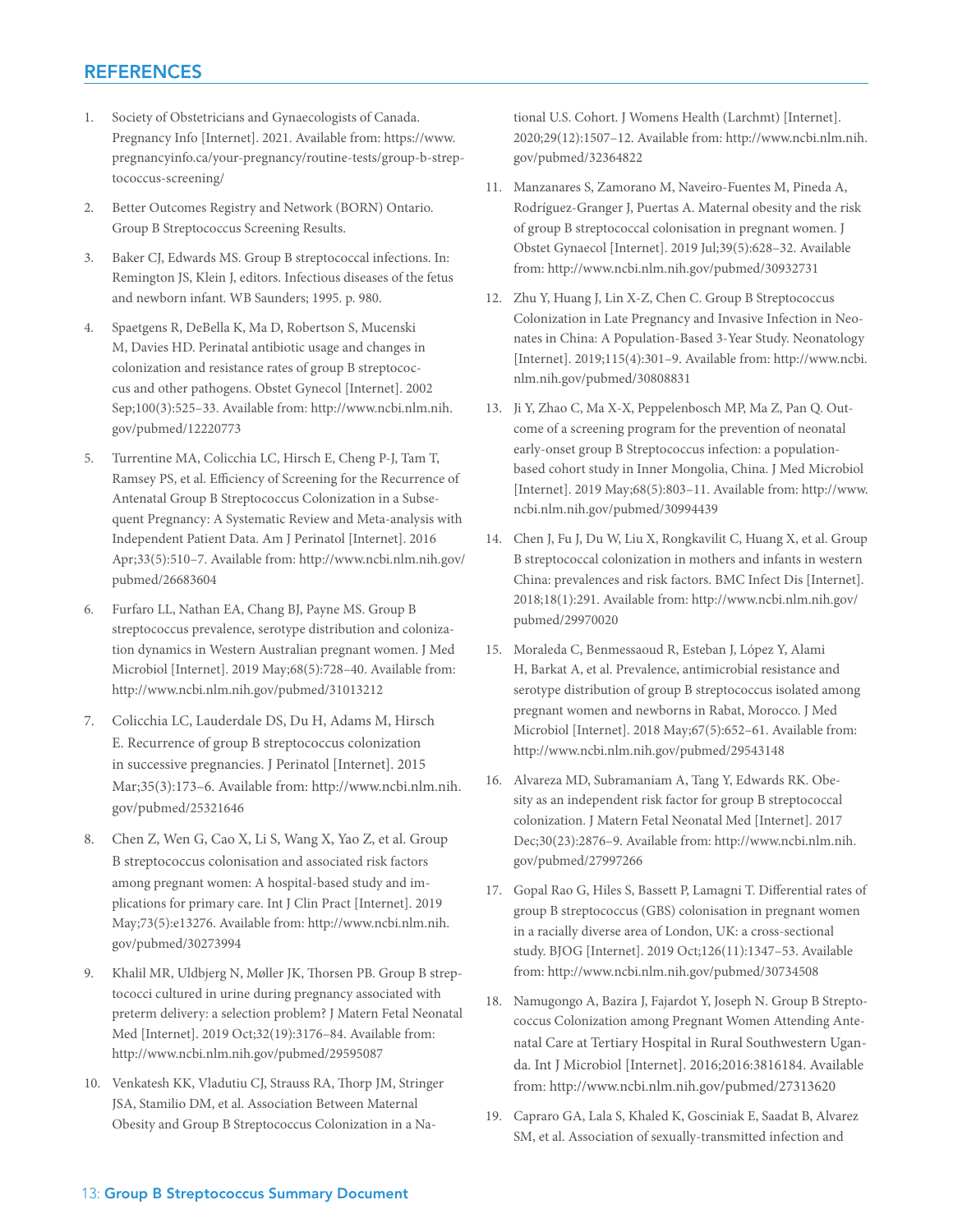African-American race with Streptococcus agalactiae colonization in pregnancy. Antimicrob Resist Infect Control [Internet]. 2020;9(1):174. Available from: http://www.ncbi.nlm.nih.gov/ pubmed/33148312

- 20. Kleweis SM, Cahill AG, Odibo AO, Tuuli MG. Maternal Obesity and Rectovaginal Group B Streptococcus Colonization at Term. Infect Dis Obstet Gynecol [Internet]. 2015;2015:586767. Available from: http://www.ncbi.nlm.nih. gov/pubmed/26300620
- 21. Carroll A, Eogan M, Monteith C, Foran A, Drew RJ. Casecontrol study of neonatal group B streptococcal disease risk factors in a Dublin maternity hospital over a 13-year period. Int J Gynaecol Obstet [Internet]. 2016 Oct;135(1):117–8. Available from: http://www.ncbi.nlm.nih.gov/pubmed/27392804
- 22. Cho C-Y, Tang Y-H, Chen Y-H, Wang S-Y, Yang Y-H, Wang T-H, et al. Group B Streptococcal infection in neonates and colonization in pregnant women: An epidemiological retrospective analysis. J Microbiol Immunol Infect [Internet]. 2019 Apr;52(2):265–72. Available from: http://www.ncbi.nlm.nih. gov/pubmed/28882582
- 23. Ying Q, Wang S, Lou X, Ding J, Ding J. Burden and risk factors of invasive group B Streptococcus disease among neonates in a Chinese maternity hospital. BMC Infect Dis [Internet]. 2019 Feb 6;19(1):123. Available from: http://www.ncbi.nlm.nih.gov/ pubmed/30727961
- 24. Santhanam S, Arun S, Rebekah G, Ponmudi NJ, Chandran J, Jose R, et al. Perinatal Risk Factors for Neonatal Early-onset Group B Streptococcal Sepsis after Initiation of Risk-based Maternal Intrapartum Antibiotic Prophylaxis-A Case Control Study. J Trop Pediatr [Internet]. 2018 Aug 1;64(4):312–6. Available from: http://www.ncbi.nlm.nih.gov/pubmed/29036682
- 25. Berardi A, Spada C, Creti R, Ambretti S, Chiarabini R, Barozzi A, et al. Risk factors for group B streptococcus early-onset disease: an Italian, area-based, case-control study. J Matern Fetal Neonatal Med [Internet]. 2020 Jul;33(14):2480–6. Available from: http://www.ncbi.nlm.nih.gov/pubmed/31170843
- 26. Tudela CM, Stewart RD, Roberts SW, Wendel GD, Stafford IA, McIntire DD, et al. Intrapartum evidence of early-onset group B streptococcus. Obstet Gynecol [Internet]. 2012 Mar;119(3):626–9. Available from: http://www.ncbi.nlm.nih. gov/pubmed/22353962
- 27. Stafford IA, Stewart RD, Sheffield JS, Wendel GD, Sanchez PJ, McIntire DD, et al. Efficacy of maternal and neonatal chemoprophylaxis for early-onset group B streptococcal disease. Obstet Gynecol [Internet]. 2012 Jul;120(1):123–9. Available from: http://www.ncbi.nlm.nih.gov/pubmed/22914400
- 28. Ireland S, Larkins S, Kandasamy Y. Group B streptococcal infection in the first 90 days of life in North Queensland. Aust N Z J Obstet Gynaecol [Internet]. 2014 Apr;54(2):146–51. Available from: http://www.ncbi.nlm.nih.gov/pubmed/24359598
- 29. Olsen P, Williamson M, Traynor V, Georgiou C. The impact of oral probiotics on vaginal Group B Streptococcal colonisation rates in pregnant women: A pilot randomised control study. Women Birth [Internet]. 2018 Feb;31(1):31–7. Available from: http://www.ncbi.nlm.nih.gov/pubmed/28668229
- 30. Ho M, Chang Y-Y, Chang W-C, Lin H-C, Wang M-H, Lin W-C, et al. Oral Lactobacillus rhamnosus GR-1 and Lactobacillus reuteri RC-14 to reduce Group B Streptococcus colonization in pregnant women: A randomized controlled trial. Taiwan J Obstet Gynecol [Internet]. 2016 Aug;55(4):515–8. Available from: http://www.ncbi.nlm.nih.gov/pubmed/27590374
- 31. Farr A, Sustr V, Kiss H, Rosicky I, Graf A, Makristathis A, et al. Oral probiotics to reduce vaginal group B streptococcal colonization in late pregnancy. Sci Rep [Internet]. 2020;10(1):19745. Available from: http://www.ncbi.nlm.nih. gov/pubmed/33184437
- 32. Sharpe M, Shah V, Freire-Lizama T, Cates EC, McGrath K, David I, et al. Effectiveness of oral intake of Lactobacillus rhamnosus GR-1 and Lactobacillus reuteri RC-14 on Group B Streptococcus colonization during pregnancy: a midwifery-led double-blind randomized controlled pilot trial. J Matern Fetal Neonatal Med [Internet]. 2019 Aug 13;1–8. Available from: http://www.ncbi.nlm.nih.gov/pubmed/31362572
- 33. Martín V, Cárdenas N, Ocaña S, Marín M, Arroyo R, Beltrán D, et al. Rectal and Vaginal Eradication of Streptococcus agalactiae (GBS) in Pregnant Women by Using Lactobacillus salivarius CECT 9145, A Target-specific Probiotic Strain. Nutrients [Internet]. 2019 Apr 10;11(4). Available from: http://www.ncbi. nlm.nih.gov/pubmed/30974819
- 34. Di Pierro F, Parolari A, Brundu B, Nigro R. Positive clinical outcomes derived from using a proprietary mixture of selected strains during pregnancy. Acta Biomed [Internet]. 2016;87(3):259–65. Available from: http://www.ncbi.nlm.nih. gov/pubmed/28112691
- 35. Hanson L, Vandevusse L, Duster M, Warrack S, Safdar N. Feasibility of oral prenatal probiotics against maternal group B Streptococcus vaginal and rectal colonization. J Obstet Gynecol Neonatal Nurs [Internet]. 2014;43(3):294–304. Available from: http://www.ncbi.nlm.nih.gov/pubmed/24754328
- 36. Virranniemi M, Raudaskoski T, Haapsamo M, Kauppila J, Renko M, Peltola J, et al. The effect of screening-to-labor interval on the sensitivity of late-pregnancy culture in the prediction of group B streptococcus colonization at labor: A prospective multicenter cohort study. Acta Obstet Gynecol Scand [Internet]. 2019;98(4):494–9. Available from: http://www.ncbi.nlm. nih.gov/pubmed/30578547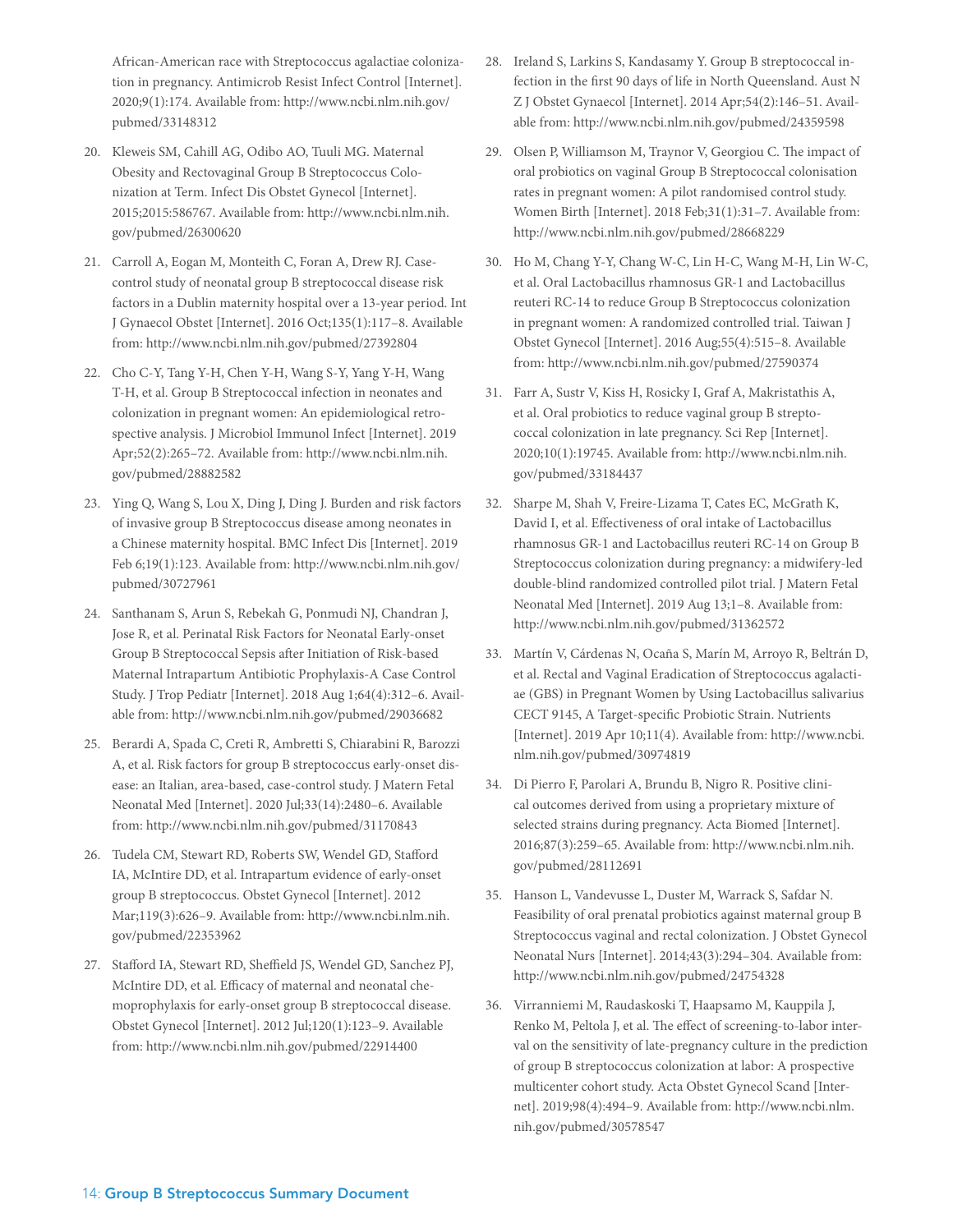- 37. Khalil MR, Uldbjerg N, Thorsen PB, Møller JK. Intrapartum PCR assay versus antepartum culture for assessment of vaginal carriage of group B streptococci in a Danish cohort at birth. PLoS One [Internet]. 2017;12(7):e0180262. Available from: http://www.ncbi.nlm.nih.gov/pubmed/28678829
- 38. Young BC, Dodge LE, Gupta M, Rhee JS, Hacker MR. Evaluation of a rapid, real-time intrapartum group B streptococcus assay. Am J Obstet Gynecol [Internet]. 2011 Oct;205(4):372. e1-6. Available from: http://www.ncbi.nlm.nih.gov/ pubmed/21864820
- 39. Zietek M, Jaroszewicz-Trzaska J, Szczuko M, Mantiuk R, Celewicz Z. Intrapartum PCR assay is a fast and efficient screening method for Group B Streptococcus detection in pregnancy. Ginekol Pol [Internet]. 91(9):549–53. Available from: http:// www.ncbi.nlm.nih.gov/pubmed/33030736
- 40. Kunze M, Zumstein K, Markfeld-Erol F, Elling R, Lander F, Prömpeler H, et al. Comparison of pre- and intrapartum screening of group B streptococci and adherence to screening guidelines: a cohort study. Eur J Pediatr [Internet]. 2015 Jun;174(6):827–35. Available from: http://www.ncbi.nlm.nih. gov/pubmed/25922140
- 41. Szymusik I, Kosinska-Kaczynska K, Krolik A, Skurnowicz M, Pietrzak B, Wielgos M. The usefulness of the universal culturebased screening and the efficacy of intrapartum prophylaxis of group B Streptococcus infection. J Matern Fetal Neonatal Med [Internet]. 2014 Jun;27(9):968–70. Available from: http://www. ncbi.nlm.nih.gov/pubmed/24047083
- 42. de Tejada BM, Pfister RE, Renzi G, François P, Irion O, Boulvain M, et al. Intrapartum Group B streptococcus detection by rapid polymerase chain reaction assay for the prevention of neonatal sepsis. Clin Microbiol Infect [Internet]. 2011 Dec;17(12):1786–91. Available from: http://www.ncbi.nlm.nih. gov/pubmed/20860701
- 43. el Helali N, Habibi F, Azria E, Giovangrandi Y, Autret F, Durand-Zaleski I, et al. Point-of-Care Intrapartum Group B Streptococcus Molecular Screening: Effectiveness and Costs. Obstet Gynecol [Internet]. 2019;133(2):276–81. Available from: http://www.ncbi.nlm.nih.gov/pubmed/30633130
- 44. Yancey MK, Schuchat A, Brown LK, Ventura VL, Markenson GR. The accuracy of late antenatal screening cultures in predicting genital group B streptococcal colonization at delivery. Obstet Gynecol [Internet]. 1996 Nov;88(5):811–5. Available from: http://www.ncbi.nlm.nih.gov/pubmed/8885919
- 45. Khalil MR, Uldbjerg N, Thorsen PB, Møller JK. Risk-based approach versus culture-based screening for identification of group B streptococci among women in labor. Int J Gynaecol Obstet [Internet]. 2019 Feb;144(2):187–91. Available from: http://www.ncbi.nlm.nih.gov/pubmed/28645088
- 46. Towers C v, Rumney PJ, Asrat T, Preslicka C, Ghamsary MG, Nageotte MP. The accuracy of late third-trimester antenatal screening for group B streptococcus in predicting colonization at delivery. Am J Perinatol [Internet]. 2010 Nov;27(10):785–90. Available from: http://www.ncbi.nlm.nih. gov/pubmed/20458663
- 47. Lin F-YC, Weisman LE, Azimi P, Young AE, Chang K, Cielo M, et al. Assessment of intrapartum antibiotic prophylaxis for the prevention of early-onset group B Streptococcal disease. Pediatr Infect Dis J [Internet]. 2011 Sep;30(9):759–63. Available from: http://ovidsp.ovid.com/ovidweb.cgi?T=JS&PAGE=refere nce&D=ovftl&NEWS=N&AN=00006454-201109000-00009
- 48. Molnar P, Biringer A, McGeer A, McIsaac W. Can pregnant women obtain their own specimens for group B streptococcus? A comparison of maternal versus physician screening. The Mount Sinai GBS Screening Group. Fam Pract [Internet]. 1997 Oct;14(5):403–6. Available from: http://www.ncbi.nlm.nih.gov/ pubmed/9472376
- 49. Mercer BM, Taylor MC, Fricke JL, Baselski VS, Sibai BM. The accuracy and patient preference for self-collected group B Streptococcus cultures. Am J Obstet Gynecol [Internet]. 1995 Oct;173(4):1325–8. Available from: http://www.ncbi.nlm.nih. gov/pubmed/7485347
- 50. Arya A, Cryan B, O'Sullivan K, Greene R a, Higgins JR. Selfcollected versus health professional-collected genital swabs to identify the prevalence of group B streptococcus: a comparison of patient preference and efficacy. Eur J Obstet Gynecol Reprod Biol [Internet]. 2008 Jul [cited 2013 Jul 24];139(1):43–5. Available from: http://www.ncbi.nlm.nih.gov/pubmed/18255214
- 51. Seto MTY, Ko JKY, Cheung KW, To KKW, Hui PW, Lao TT, et al. The Accuracy of Self-Screening of Group B Streptococcus in Pregnant Women-A Randomized Crossover Study. Journal of obstetrics and gynaecology Canada : JOGC = Journal d'obstetrique et gynecologie du Canada : JOGC [Internet]. 2019 Jun;41(6):792–7. Available from: http://www.ncbi.nlm.nih.gov/ pubmed/30393060
- 52. Valkenburg-van den Berg AW, Houtman-Roelofsen RL, Oostvogel PM, Dekker FW, Dörr PJ, Sprij AJ. Timing of group B streptococcus screening in pregnancy: a systematic review. Gynecol Obstet Invest [Internet]. 2010;69(3):174–83. Available from: http://www.ncbi.nlm.nih.gov/pubmed/20016190
- 53. Wolfson AR, Mancini CM, Banerji A, Fu X, Bryant AS, Phadke NA, et al. Penicillin Allergy Assessment in Pregnancy: Safety and Impact on Antibiotic Use. J Allergy Clin Immunol Pract [Internet]. 2021;9(3):1338–46. Available from: http://www.ncbi. nlm.nih.gov/pubmed/33212237
- 54. CDC. Evaluation and Diagnosis of Penicillin Allergy for Healthcare Professionals. [Internet]. 2017. Available from: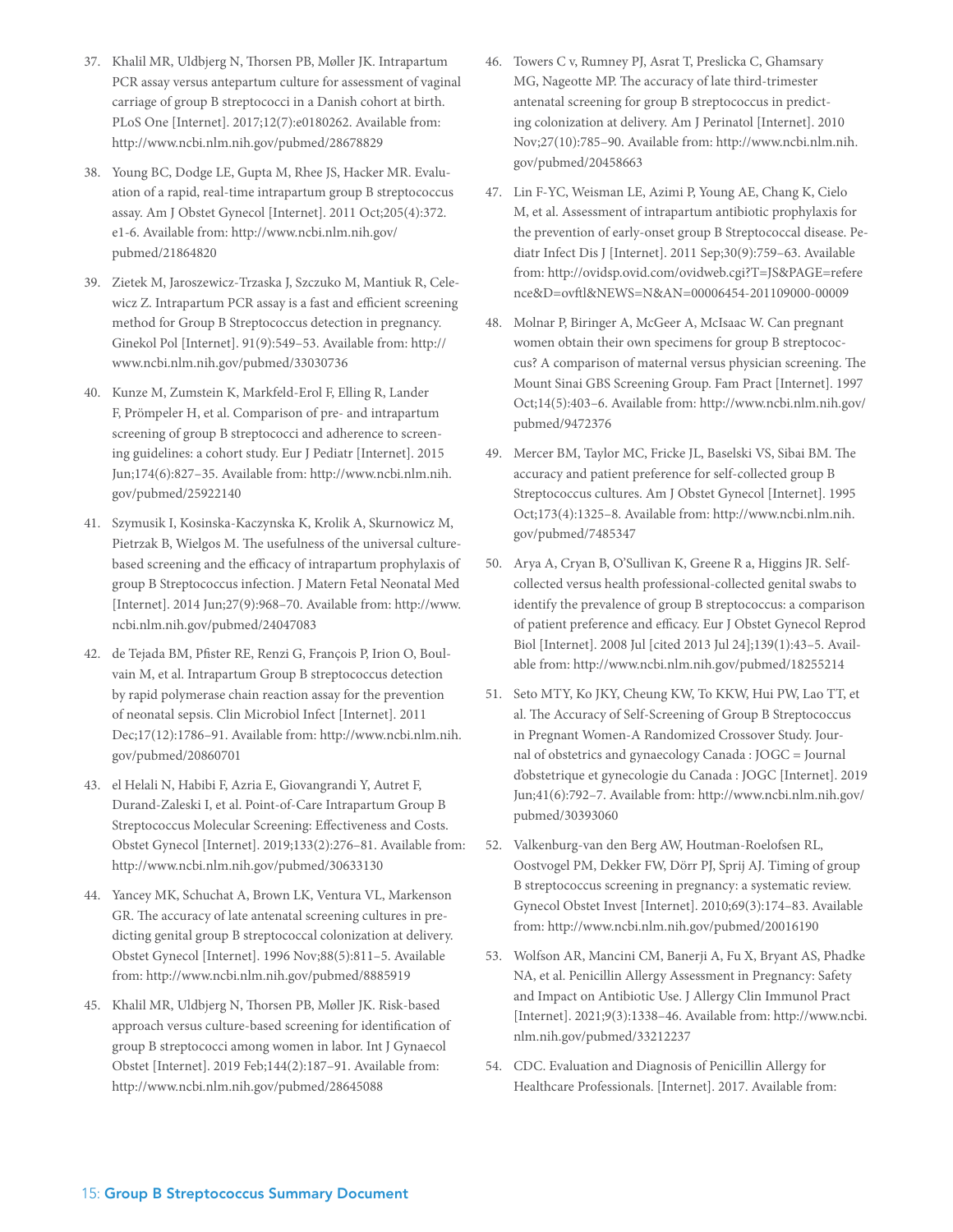https://www.cdc.gov/antibiotic-use/clinicians/penicillin-allergy.html

- 55. Macy E. Penicillin skin testing in pregnant women with a history of penicillin allergy and group B streptococcus colonization. Ann Allergy Asthma Immunol [Internet]. 2006 Aug;97(2):164–8. Available from: http://www.ncbi.nlm.nih.gov/ pubmed/16937745
- 56. Desai SH, Kaplan MS, Chen Q, Macy EM. Morbidity in Pregnant Women Associated with Unverified Penicillin Allergies, Antibiotic Use, and Group B Streptococcus Infections. Perm J [Internet]. 2017;21:16–080. Available from: http://www.ncbi. nlm.nih.gov/pubmed/28333608
- 57. Huang J, Li S, Li L, Wang X, Yao Z, Ye X. Alarming regional differences in prevalence and antimicrobial susceptibility of group B streptococci in pregnant women: A systematic review and meta-analysis. J Glob Antimicrob Resist [Internet]. 2016 Dec;7:169–77. Available from: http://www.ncbi.nlm.nih.gov/ pubmed/27837713
- 58. Sherman K, Whitehead S, Blondel-Hill E, Wagner K, Cheeptham N. Penicillin susceptibility and macrolide-lincosamidestreptogramin B resistance in group B Streptococcus isolates from a Canadian hospital. The Canadian journal of infectious diseases & medical microbiology = Journal canadien des maladies infectieuses et de la microbiologie medicale [Internet]. 2012;23(4):196–8. Available from: http://www.ncbi.nlm.nih. gov/pubmed/24294274
- 59. Church D, Carson J, Gregson D. Point prevalence study of antibiotic susceptibility of genital group B streptococcus isolated from near-term pregnant women in Calgary, Alberta. The Canadian journal of infectious diseases & medical microbiology = Journal canadien des maladies infectieuses et de la microbiologie medicale [Internet]. 2012;23(3):121–4. Available from: http://www.ncbi.nlm.nih.gov/pubmed/23997778
- 60. Teatero S, Ferrieri P, Martin I, Demczuk W, McGeer A, Fittipaldi N. Serotype Distribution, Population Structure, and Antimicrobial Resistance of Group B Streptococcus Strains Recovered from Colonized Pregnant Women. J Clin Microbiol [Internet]. 2017;55(2):412–22. Available from: http://www.ncbi. nlm.nih.gov/pubmed/27852675
- 61. Li S, Huang J, Chen Z, Guo D, Yao Z, Ye X. Antibiotic Prevention for Maternal Group B Streptococcal Colonization on Neonatal GBS-Related Adverse Outcomes: A Meta-Analysis. Front Microbiol [Internet]. 2017;8:374. Available from: http:// www.ncbi.nlm.nih.gov/pubmed/28367139
- 62. Ohlsson A, Shah VS. Intrapartum antibiotics for known maternal Group B streptococcal colonization. Cochrane Database Syst Rev [Internet]. 2014 Jun 10;(6):CD007467. Available from: http://www.ncbi.nlm.nih.gov/pubmed/24915629
- 63. Hasperhoven GF, Al-Nasiry S, Bekker V, Villamor E, Kramer B. Universal screening versus risk-based protocols for antibiotic

prophylaxis during childbirth to prevent early-onset group B streptococcal disease: a systematic review and meta-analysis. BJOG [Internet]. 2020;127(6):680–91. Available from: http:// www.ncbi.nlm.nih.gov/pubmed/31913562

- 64. Renner RM, Renner A, Schmid S, Hoesli I, Nars P, Holzgreve W, et al. Efficacy of a strategy to prevent neonatal early-onset group B streptococcal (GBS) sepsis. J Perinat Med [Internet]. 2006;34(1):32–8. Available from: http://www.ncbi.nlm.nih.gov/ pubmed/16489884
- 65. Hannah ME, Ohlsson A, Wang EE, Matlow A, Foster GA, Willan AR, et al. Maternal colonization with group B Streptococcus and prelabor rupture of membranes at term: the role of induction of labor. TermPROM Study Group. Am J Obstet Gynecol [Internet]. 1997 Oct;177(4):780–5. Available from: http://www.ncbi.nlm.nih.gov/pubmed/9369819
- 66. Jefferies AL. Management of term infants at increased risk for early-onset bacterial sepsis. Paediatrics & Child Health [Internet]. 2017 Jul 1;22(4):223–8. Available from: https://academic. oup.com/pch/article/22/4/223/3868378
- 67. Joshi NS, Gupta A, Allan JM, Cohen RS, Aby JL, Kim JL, et al. Management of Chorioamnionitis-Exposed Infants in the Newborn Nursery Using a Clinical Examination-Based Approach. Hosp Pediatr [Internet]. 2019;9(4):227–33. Available from: http://www.ncbi.nlm.nih.gov/pubmed/30833294
- 68. Joshi NS, Gupta A, Allan JM, Cohen RS, Aby JL, Weldon B, et al. Clinical Monitoring of Well-Appearing Infants Born to Mothers With Chorioamnionitis. Pediatrics [Internet]. 2018;141(4). Available from: http://www.ncbi.nlm.nih.gov/ pubmed/29599112
- 69. Barrington KJK, Canadian Paediatric Society, Fetus and Newborn Committee. Management of the infant at increased risk for sepsis. Paediatr Child Health [Internet]. 2007 Dec;12(10):893–905. Available from: http://www.pubmedcentral.nih.gov/articlerender.fcgi?artid=2532578&tool=pmcentrez &rendertype=abstract
- 70. Mukhopadhyay S, Eichenwald EC, Puopolo KM. Neonatal early-onset sepsis evaluations among well-appearing infants: projected impact of changes in CDC GBS guidelines. Journal of Perinatology. 2012.
- 71. Escobar GJ, Li DK, Armstrong M a, Gardner MN, Folck BF, Verdi JE, et al. Neonatal sepsis workups in infants >/=2000 grams at birth: A population-based study. Pediatrics [Internet]. 2000 Aug;106(2 Pt 1):256–63. Available from: http://www.ncbi. nlm.nih.gov/pubmed/10920148
- 72. Fairlie T, Zell ER, Schrag S. Effectiveness of intrapartum antibiotic prophylaxis for prevention of early-onset group B streptococcal disease. Obstet Gynecol [Internet]. 2013 Mar;121(3):570–7. Available from: http://www.ncbi.nlm.nih. gov/pubmed/23635620